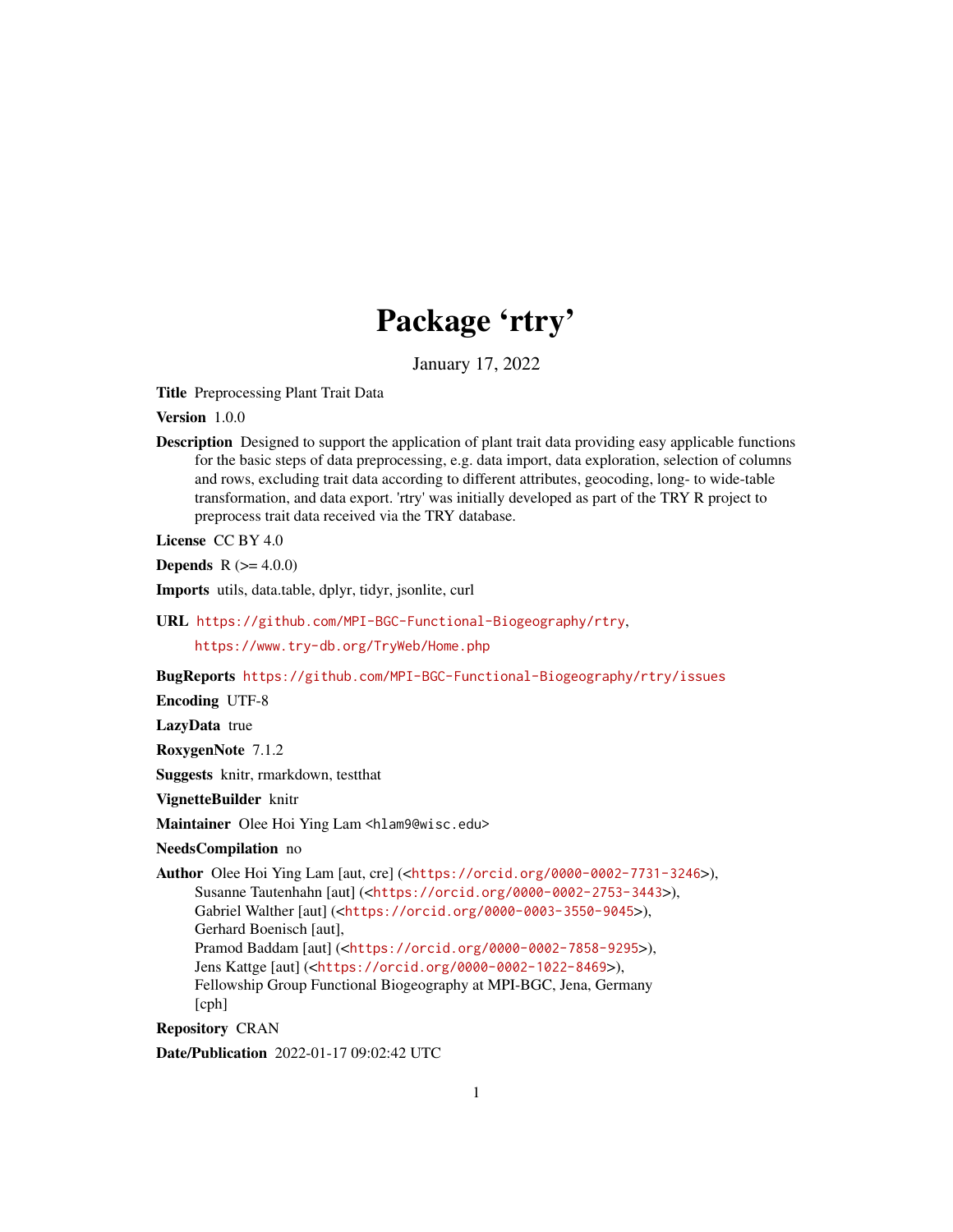# <span id="page-1-0"></span>R topics documented:

|       | -3                        |
|-------|---------------------------|
|       | -3                        |
|       | $\overline{4}$            |
|       | -6                        |
|       | $\overline{7}$            |
|       | $\overline{\phantom{0}}8$ |
|       |                           |
|       |                           |
|       |                           |
|       |                           |
|       |                           |
|       |                           |
|       |                           |
|       |                           |
|       |                           |
|       |                           |
|       |                           |
|       |                           |
|       |                           |
| Index | 25                        |
|       |                           |

data\_coordinates *Sample coordinates data*

# Description

A dataset containing 20 sets of latitudes and longitudes in WGS84 projection. The raw dataset (data\_coordinates.csv) is also provided in the directory testdata.

# Usage

data\_coordinates

# Format

A data frame with 20 rows and 2 variables:

Latitude Latitude, in WGS84 projection.

Longitude Longitude, in WGS84 projection.

# Value

A data frame with 20 rows and 2 variables of sample coordinates data.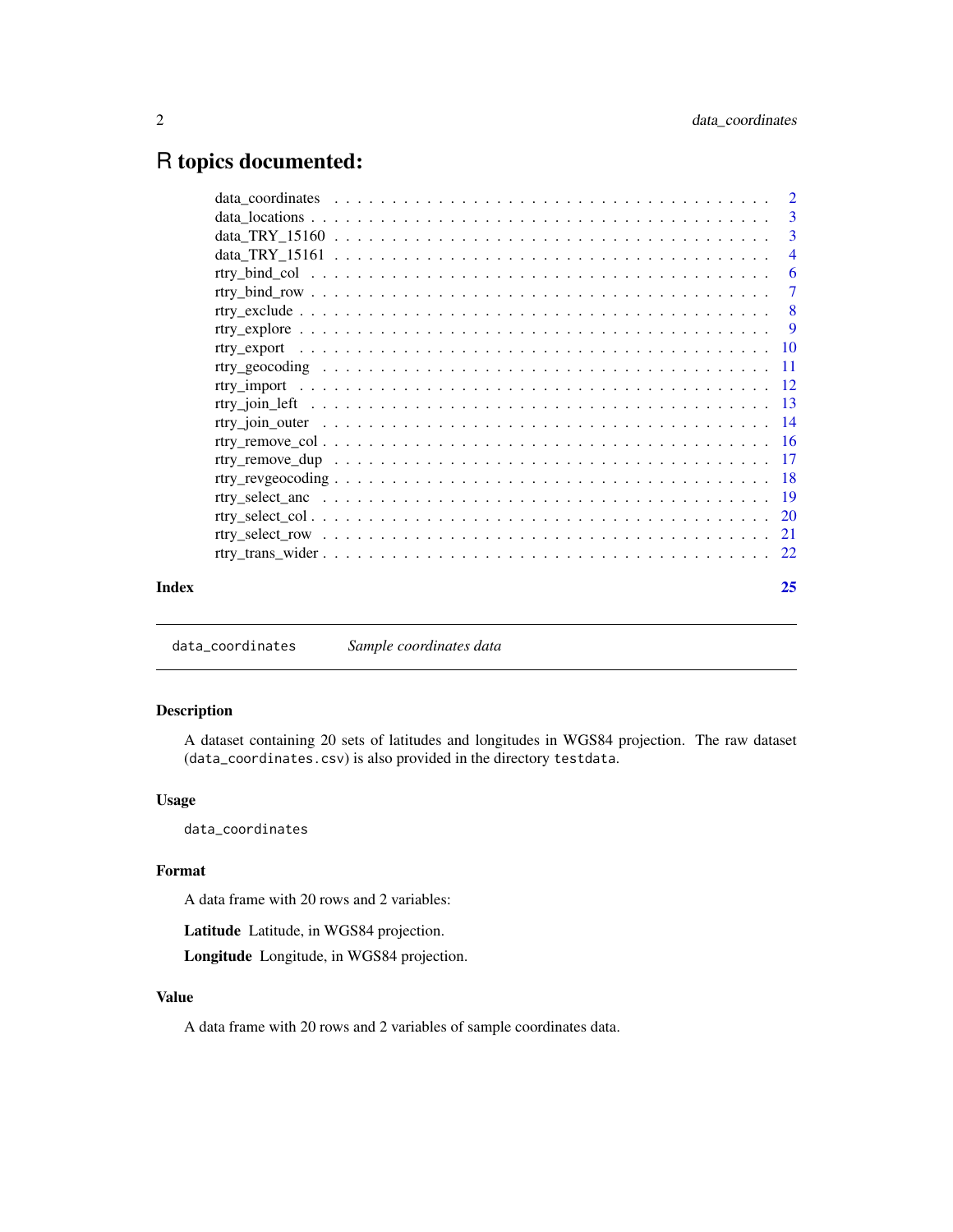<span id="page-2-0"></span>data\_locations *Sample locations data*

#### Description

A dataset containing 20 location information. The raw dataset (data\_locations.csv) is also provided in the directory testdata.

### Usage

data\_locations

# Format

A data frame with 20 rows and 3 variables:

Country code Country code.

Country Full name of a country.

Location Specific location, e.g. town or city name.

# Value

A data frame with 20 rows and 3 variables of sample locations data.

data\_TRY\_15160 *Sample TRY data (Request 15160)*

### Description

A dataset requested from the [TRY Database.](https://www.try-db.org/TryWeb/Prop0.php) The request ID of this dataset is 15160, which contains TraitID: 3115, 3116 and AccSpeciesID: 10773, 35846, 45737. The raw dataset (data\_TRY\_15160.txt) is also provided in the directory testdata.

#### Usage

data\_TRY\_15160

#### Format

A data frame with 1782 rows and 28 variables:

LastName Surname of data contributor.

FirstName First name of data contributor.

DatasetID Unique identifier of contributed dataset.

Dataset Name of contributed dataset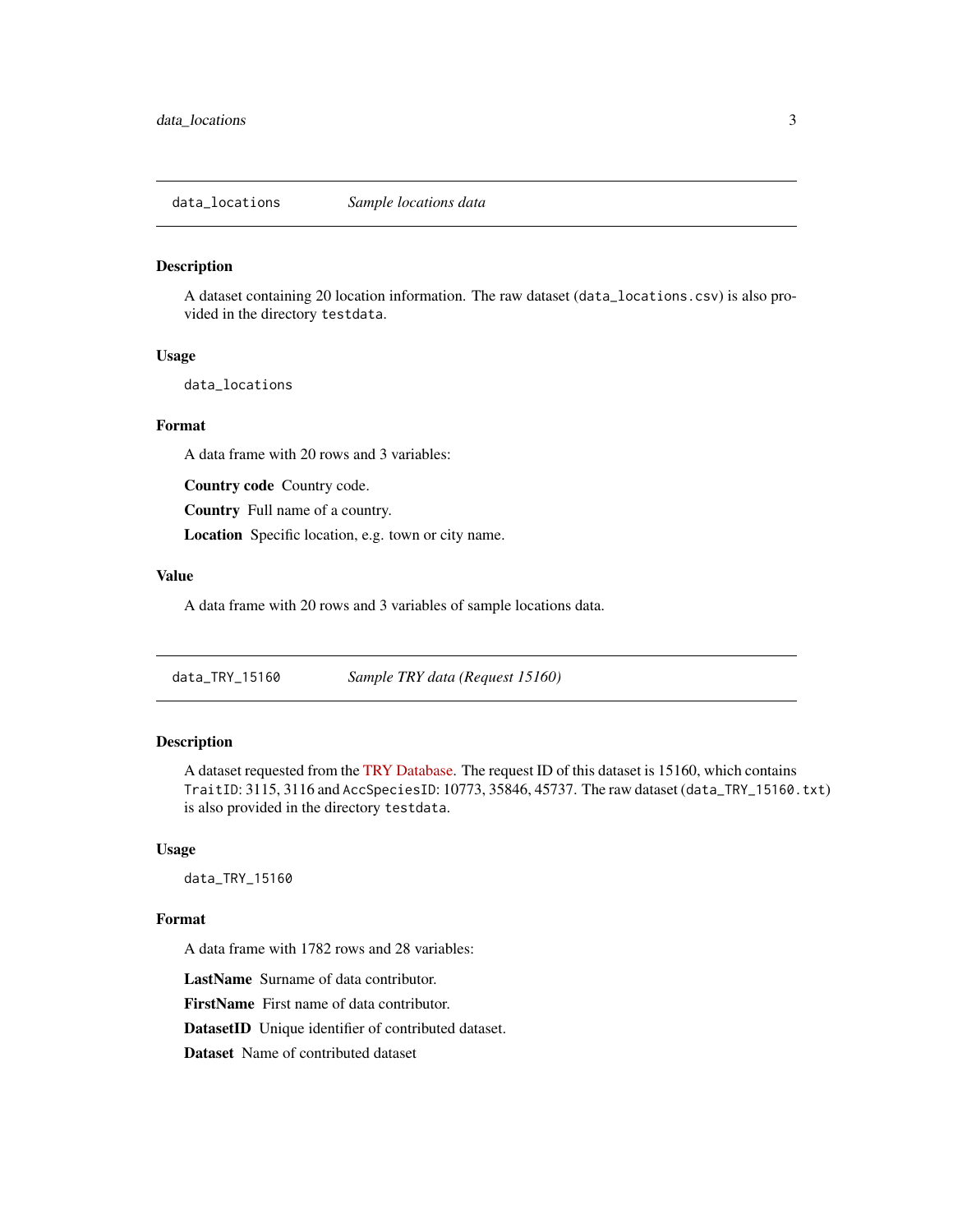<span id="page-3-0"></span>SpeciesName Original name of species.

AccSpeciesID Unique identifier of consolidated species name.

AccSpeciesName Consolidated species name.

ObservationID Unique identifier for each observation in TRY.

ObsDataID Unique identifier for each row in the TRY data table, either trait record or ancillary data.

TraitID Unique identifier for traits (only if the record is a trait).

TraitName Name of trait (only if the record is a trait).

DataID Unique identifier for each DataName (either sub-trait or ancillary data).

DataName Name of sub-trait or ancillary data.

OriglName Original name of sub-trait or ancillary data.

OrigValueStr Original value of trait or ancillary data.

OrigUnitStr Original unit of trait or ancillary data.

ValueKindName Value kind (single measurement, mean, median, etc.).

OrigUncertaintyStr Original uncertainty.

UncertaintyName Kind of uncertainty (standard deviation, standard error, etc.).

Replicates Number of replicates.

StdValue Standardized trait value: available for frequent continuous traits.

UnitName Standard unit: available for frequent continuous traits.

RelUncertaintyPercent Relative uncertainty in %.

OrigObsDataID Unique identifier for duplicate trait records.

ErrorRisk Indication for outlier trait values: distance to mean in standard deviations.

Reference Reference to be cited if trait record is used in analysis.

Comment Explanation for the OriglName in the contributed dataset.

V28 Empty, an artifact due to different interpretation of column separator by MySQL and R.

#### Value

A data frame with 1782 rows and 28 variables of sample TRY data (Request 15160).

data\_TRY\_15161 *Sample TRY data (Request 15161)*

# **Description**

A dataset requested from the [TRY Database.](https://www.try-db.org/TryWeb/Prop0.php) The request ID of this dataset is 15161, which contains TraitID: 3117 and AccSpeciesID: 10773, 35846, 45737. The raw dataset (data\_TRY\_15161.txt) is also provided in the directory testdata.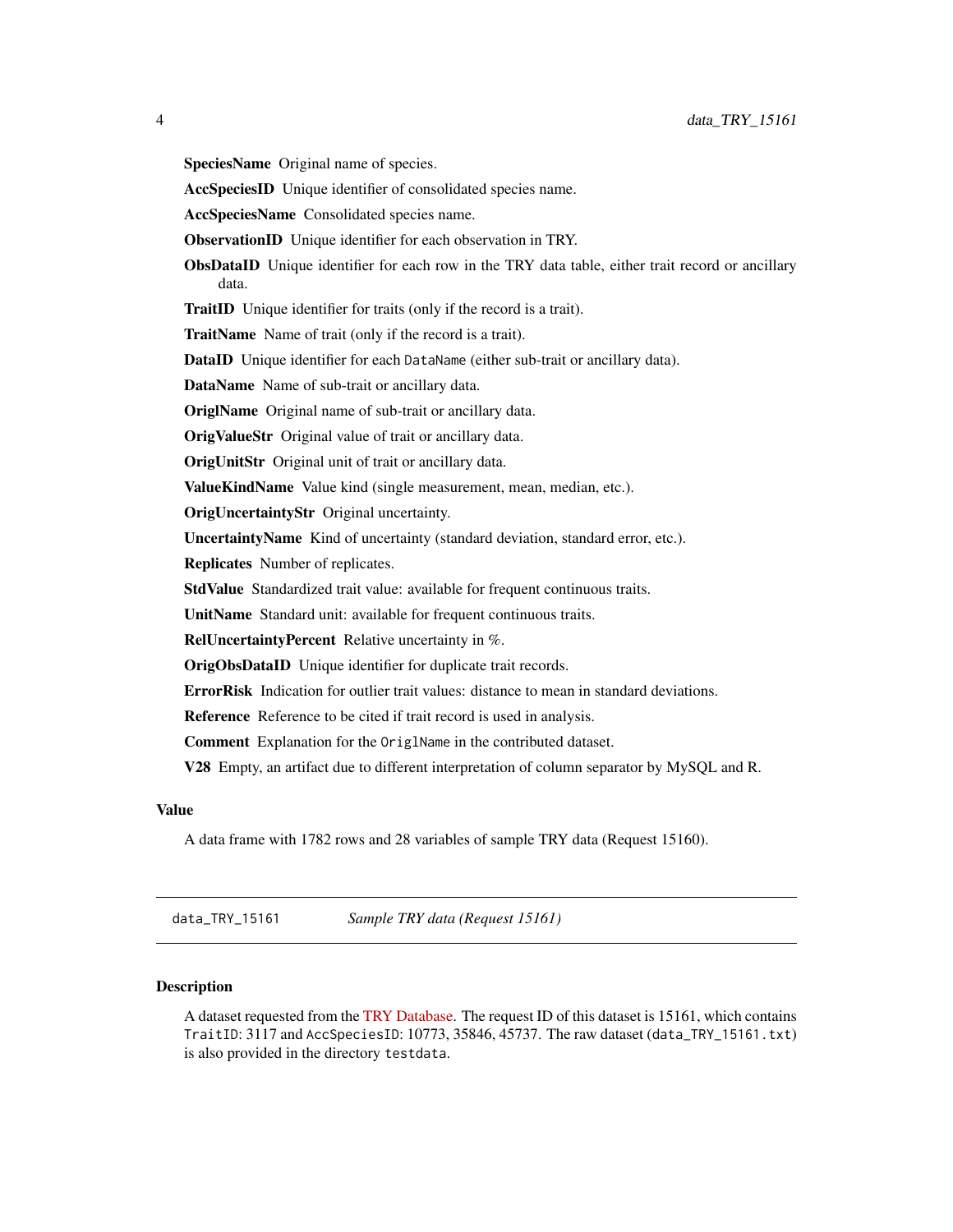#### Usage

data\_TRY\_15161

#### Format

A data frame with 4627 rows and 28 variables:

LastName Surname of data contributor.

FirstName First name of data contributor.

DatasetID Unique identifier of contributed dataset.

Dataset Name of contributed dataset

SpeciesName Original name of species.

AccSpeciesID Unique identifier of consolidated species name.

AccSpeciesName Consolidated species name.

ObservationID Unique identifier for each observation in TRY.

ObsDataID Unique identifier for each row in the TRY data table, either trait record or ancillary data.

TraitID Unique identifier for traits (only if the record is a trait).

TraitName Name of trait (only if the record is a trait).

DataID Unique identifier for each DataName (either sub-trait or ancillary data).

DataName Name of sub-trait or ancillary data.

OriglName Original name of sub-trait or ancillary data.

OrigValueStr Original value of trait or ancillary data.

**OrigUnitStr** Original unit of trait or ancillary data.

ValueKindName Value kind (single measurement, mean, median, etc.).

OrigUncertaintyStr Original uncertainty.

UncertaintyName Kind of uncertainty (standard deviation, standard error, etc.).

Replicates Number of replicates.

StdValue Standardized trait value: available for frequent continuous traits.

UnitName Standard unit: available for frequent continuous traits.

RelUncertaintyPercent Relative uncertainty in %.

OrigObsDataID Unique identifier for duplicate trait records.

ErrorRisk Indication for outlier trait values: distance to mean in standard deviations.

Reference Reference to be cited if trait record is used in analysis.

Comment Explanation for the OriglName in the contributed dataset.

V28 Empty, an artifact due to different interpretation of column separator by MySQL and R.

#### Value

A data frame with 1782 rows and 28 variables of sample TRY data (Request 15161).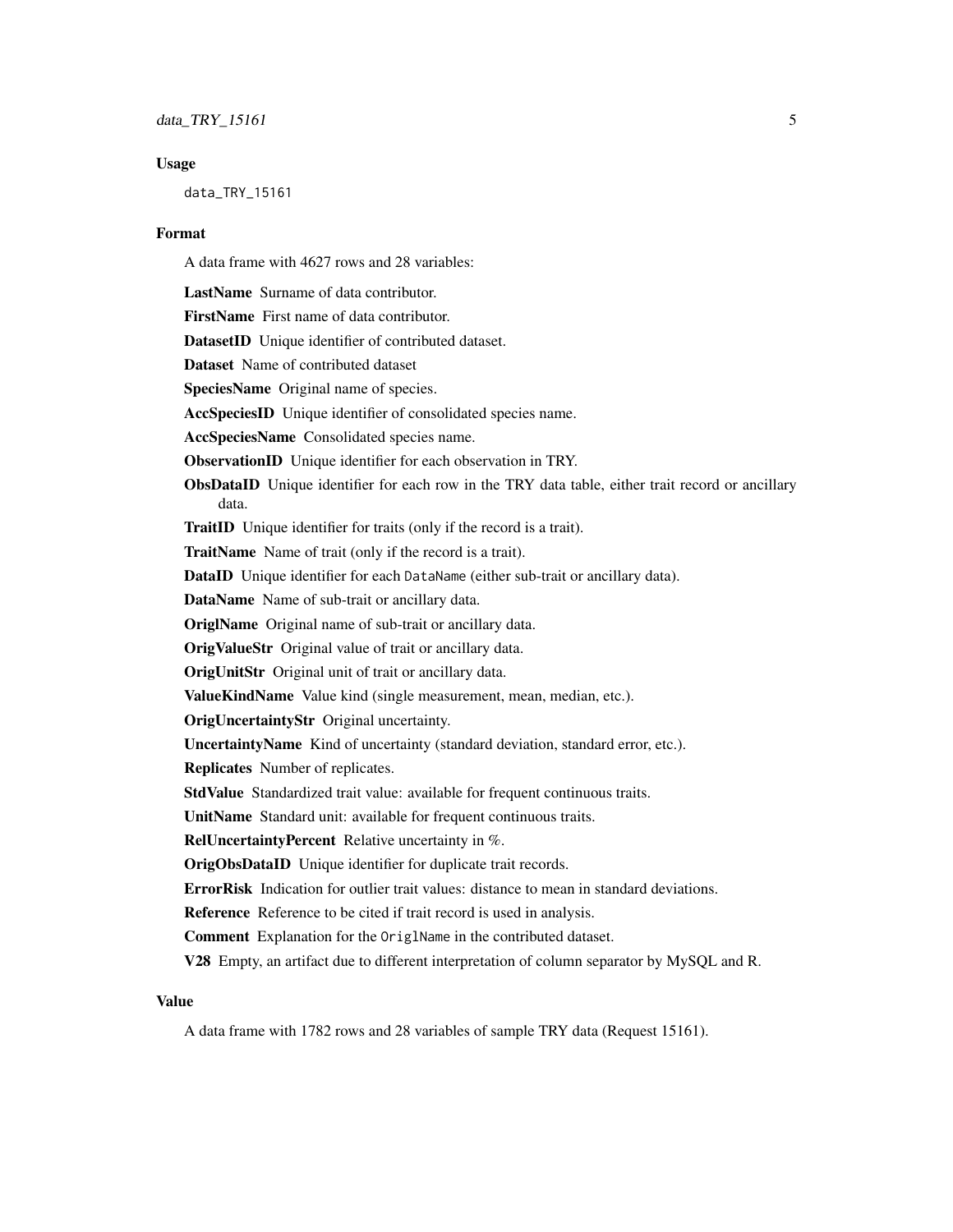<span id="page-5-1"></span><span id="page-5-0"></span>

#### Description

This function takes a list of data frames or data tables and combines them by columns. The data have to have the same number and sequence of rows.

#### Usage

rtry\_bind\_col(..., showOverview = TRUE)

#### Arguments

... A list of data frames or data tables to be combined by columns. showOverview Default TRUE displays the dimension and column names of the combined data.

#### Value

An object of the same type as the first input.

#### **Note**

A common attribute is not necessary (difference to the function [rtry\\_join\\_left](#page-12-1) and [rtry\\_join\\_outer](#page-13-1)): the binding process simply puts the data side-by-side.

#### References

This function makes use of the [bind\\_cols](#page-0-0) function within the dplyr package.

#### See Also

[rtry\\_bind\\_row](#page-6-1), [rtry\\_join\\_left](#page-12-1), [rtry\\_join\\_outer](#page-13-1)

```
# Assuming a user has selected different columns as separated data tables
# and later on would like to combine them as one for further processing.
data1 <- rtry_select_col(data_TRY_15160,
          ObsDataID, ObservationID, AccSpeciesID, AccSpeciesName, ValueKindName,
          TraitID, TraitName, DataID, DataName, OrigObsDataID, ErrorRisk, Comment)
data2 <- rtry_select_col(data_TRY_15160,
          OriglName, OrigValueStr, OrigUnitStr, StdValue, UnitName)
data <- rtry_bind_col(data1, data2)
# Expected messages:
# dim: 1782 12
```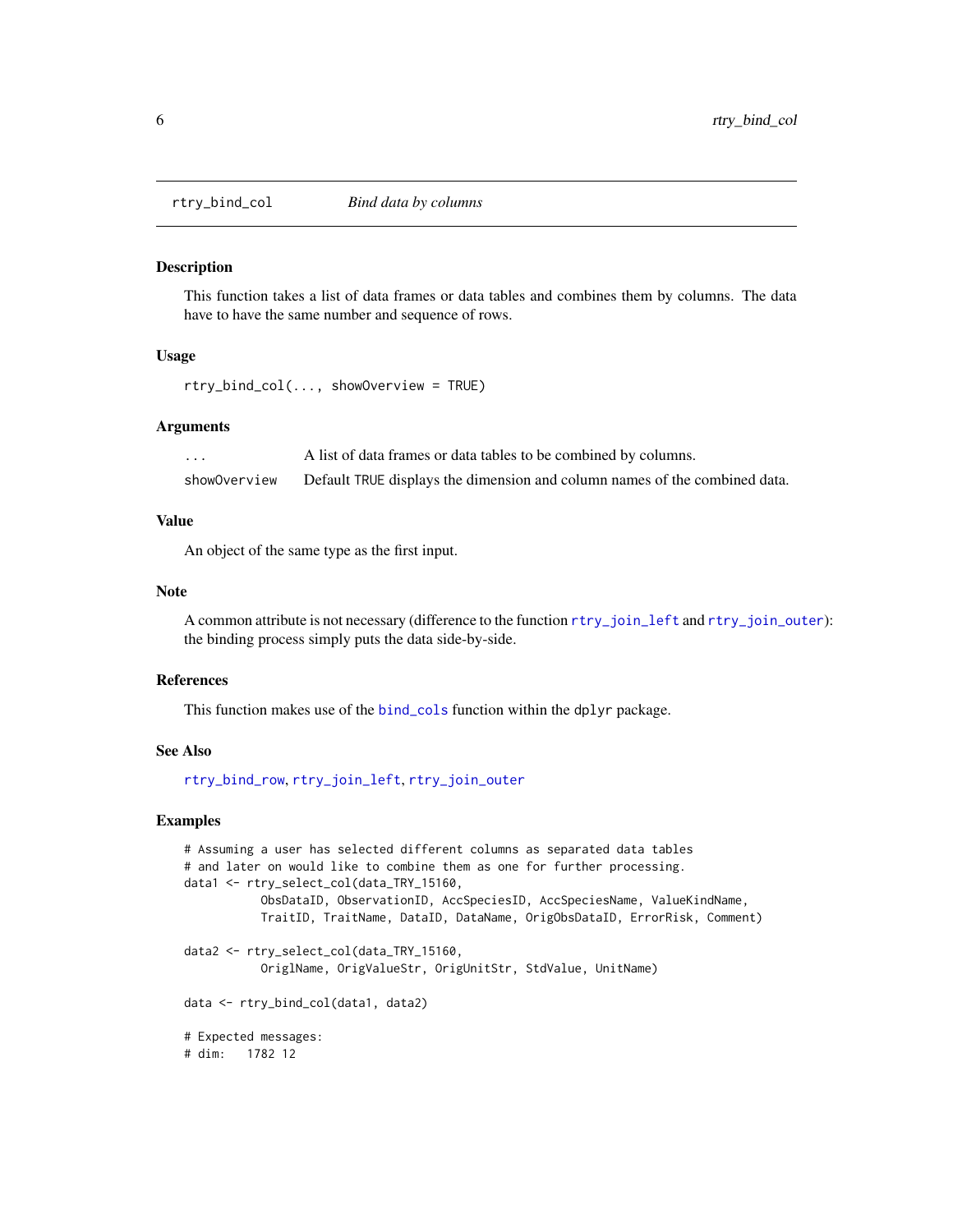# <span id="page-6-0"></span>rtry\_bind\_row 7

| #<br># | # col: | ObsDataID ObservationID AccSpeciesID AccSpeciesName ValueKindName TraitID<br>TraitName DataID DataName OrigObsDataID ErrorRisk Comment |
|--------|--------|----------------------------------------------------------------------------------------------------------------------------------------|
|        | # dim: | 1782 5                                                                                                                                 |
| #      | # col: | OriglName OrigValueStr OrigUnitStr StdValue UnitName                                                                                   |
|        | # dim: | 1782 17                                                                                                                                |
|        | # col: | ObsDataID ObservationID AccSpeciesID AccSpeciesName ValueKindName TraitID                                                              |
| #      |        | TraitName DataID DataName OrigObsDataID ErrorRisk Comment OriglName                                                                    |
| #      |        | OrigValueStr OrigUnitStr StdValue UnitName                                                                                             |

<span id="page-6-1"></span>rtry\_bind\_row *Bind data by rows*

# Description

This function takes a list of data frames or data tables and combines them by rows, it adds the rows of the second data below the rows of the first one.

# Usage

rtry\_bind\_row(..., showOverview = TRUE)

# Arguments

| $\cdots$     | A list of data frames or data tables to be combined by rows.               |
|--------------|----------------------------------------------------------------------------|
| showOverview | Default TRUE displays the dimension and column names of the combined data. |

# Value

An object of the same type as the first input. The object will contain a column if that column appears in any of the inputs.

# Note

A common attribute is not necessary (difference to the function [rtry\\_join\\_left](#page-12-1) and [rtry\\_join\\_outer](#page-13-1)): the binding process simply puts the data one after another while matching the column names, and any missing columns will be filled with NA.

# References

This function makes use of the [bind\\_rows](#page-0-0) function within the dplyr package.

# See Also

[rtry\\_bind\\_col](#page-5-1), [rtry\\_join\\_left](#page-12-1), [rtry\\_join\\_outer](#page-13-1)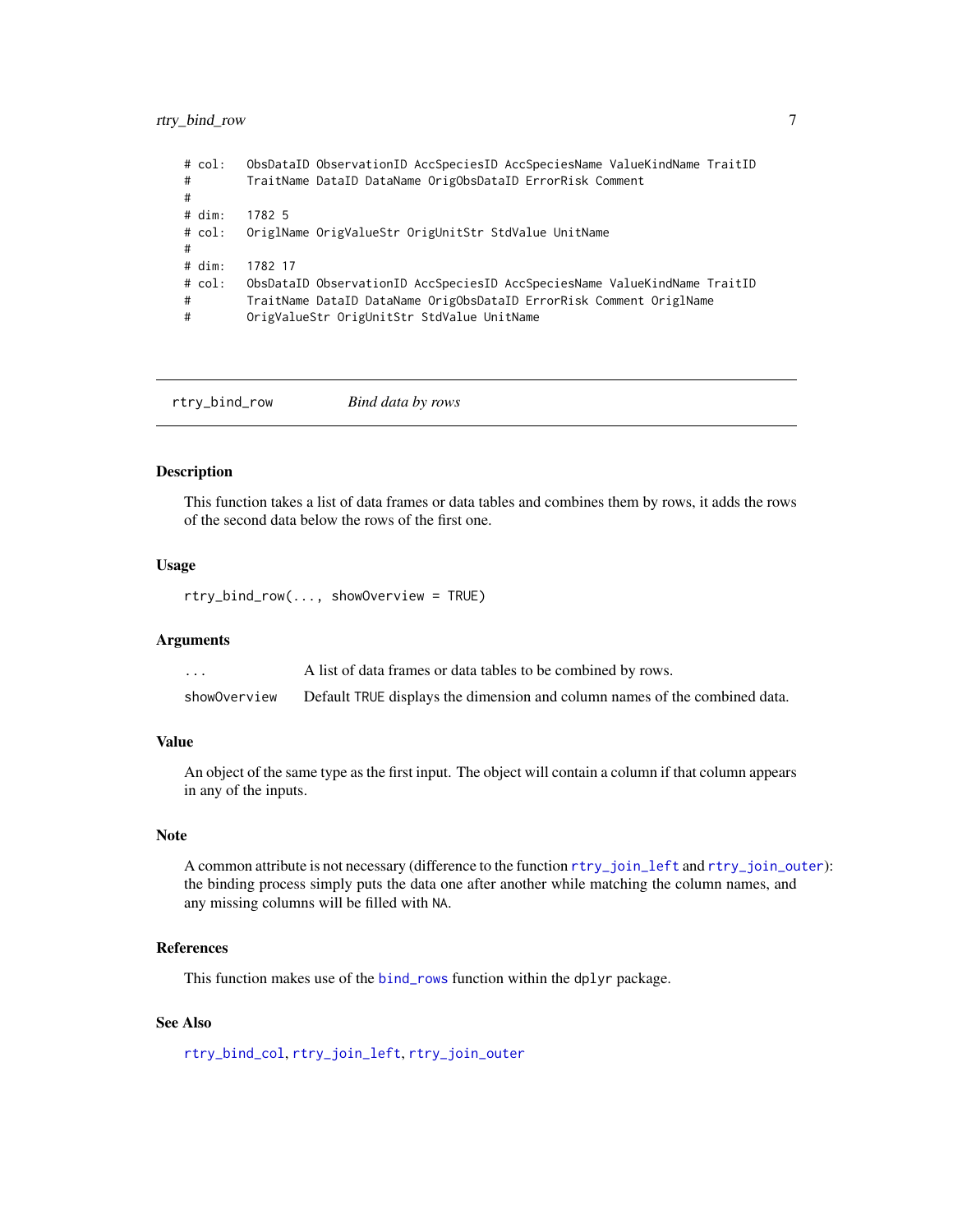#### Examples

```
# Combine the two provided sample data (data_TRY_15160 and data_TRY_15161)
data <- rtry_bind_row(data_TRY_15160, data_TRY_15161)
# Expected message:
# dim: 6409 28
# col: LastName FirstName DatasetID Dataset SpeciesName AccSpeciesID AccSpeciesName
# ObservationID ObsDataID TraitID TraitName DataID DataName OriglName
# OrigValueStr OrigUnitStr ValueKindName OrigUncertaintyStr UncertaintyName
# Replicates StdValue UnitName RelUncertaintyPercent OrigObsDataID ErrorRisk
# Reference Comment V28
```

| Exclude (remove) data<br>rtry_exclude |
|---------------------------------------|
|---------------------------------------|

# Description

This function takes the input data frame or data table and excludes all records (rows) with the same value in the attribute specified in the argument baseOn if the criteria specified in the arguments for excluding (...) are fulfilled for one of those records.

#### Usage

```
rtry_exclude(input, ..., baseOn, showOverview = TRUE)
```
# Arguments

| input        | Input data frame or data table.                                                                                                                                                                                                                                                                                                                                                                                          |
|--------------|--------------------------------------------------------------------------------------------------------------------------------------------------------------------------------------------------------------------------------------------------------------------------------------------------------------------------------------------------------------------------------------------------------------------------|
| $\cdots$     | Criteria for excluding.                                                                                                                                                                                                                                                                                                                                                                                                  |
| base0n       | The attribute on which excluding is based on. If it is set to Observation ID, the<br>function excludes all records with the respective Observation ID if the specified<br>criteria for excluding is fulfilled for one record. Alternatively, use ObsDataID to<br>exclude only the record (row) for which the specified criterion is fulfilled. Other<br>reasonable parameter values are TraitID, DataID or AccSpeciesID. |
| showOverview | Default TRUE displays the dimension of the data after excluding.                                                                                                                                                                                                                                                                                                                                                         |

#### Value

An object of the same type as the input data after excluding.

#### References

This function makes use of the [subset](#page-0-0) function within the base package.

<span id="page-7-0"></span>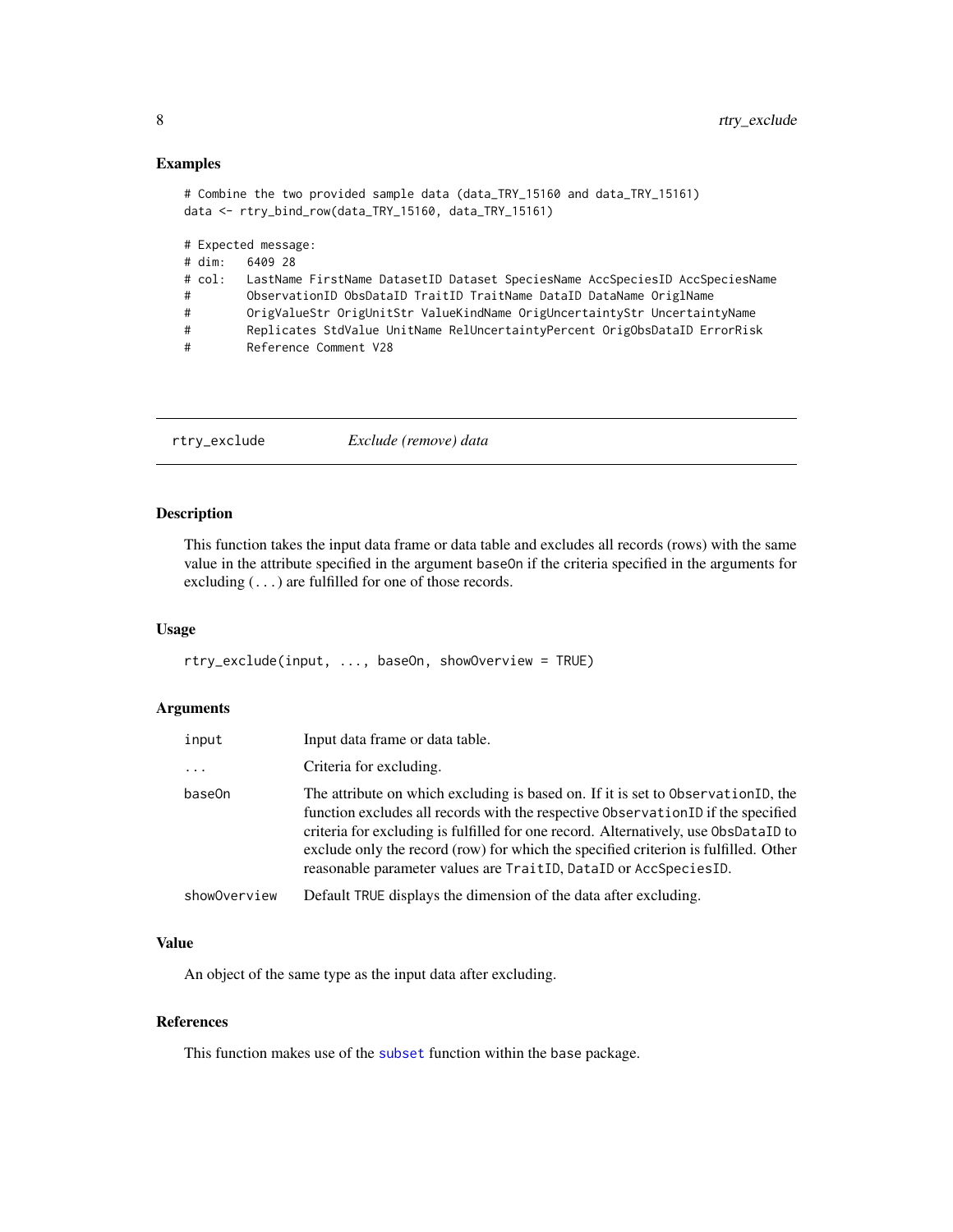# <span id="page-8-0"></span>rtry\_explore 9

# Examples

```
# Example 1: Exclude observations on juvenile plants or unknown state:
# Identify observations where the plant developmental status (DataID 413) is either
# "juvenile" or "unknown", and exclude the whole observation
data_filtered <- rtry_exclude(data_TRY_15160,
                   (DataID %in% 413) & (OrigValueStr %in% c("juvenile", "unknown")),
                   baseOn = ObservationID)
# Expected message:
# dim: 1618 28
# Example 2: Exclude outliers:
# Identify the outliers, i.e. trait records where the ErrorRisk is larger than 4
# and exclude these records (not the whole observation)
data_filtered <- rtry_exclude(data_TRY_15160,
                  ErrorRisk > 4,
                  baseOn = ObsDataID)
# Expected message:
# dim: 1778 28
# Learn more applications of the excluding function via the vignette (Workflow for
# general data preprocessing using rtry): vignette("rtry-workflow-general").
```
rtry\_explore *Explore data*

#### **Description**

This function takes a data frame or data table and converts it into a grouped data frame of unique values based on the specified column names. A column (Count) is added, which shows the number of records within each group. The data are grouped by the first attribute if not specified with the argument sortBy.

#### Usage

```
rtry_explore(input, ..., sortBy = "", showOverview = TRUE)
```
#### Arguments

| input        | Data frame or data table, e.g. from rtry_import().                                                                                                     |
|--------------|--------------------------------------------------------------------------------------------------------------------------------------------------------|
| $\ddots$     | Attribute names to group together.                                                                                                                     |
| sortBy       | (Optional) Default "" indicates no sorting is applied to the grouped data. Specify<br>the attribute name used to re-order the rows in ascending order. |
| showOverview | Default TRUE displays the dimension of the result data table.                                                                                          |

#### Value

A data frame of unique values grouped and sorted by the specified attribute(s).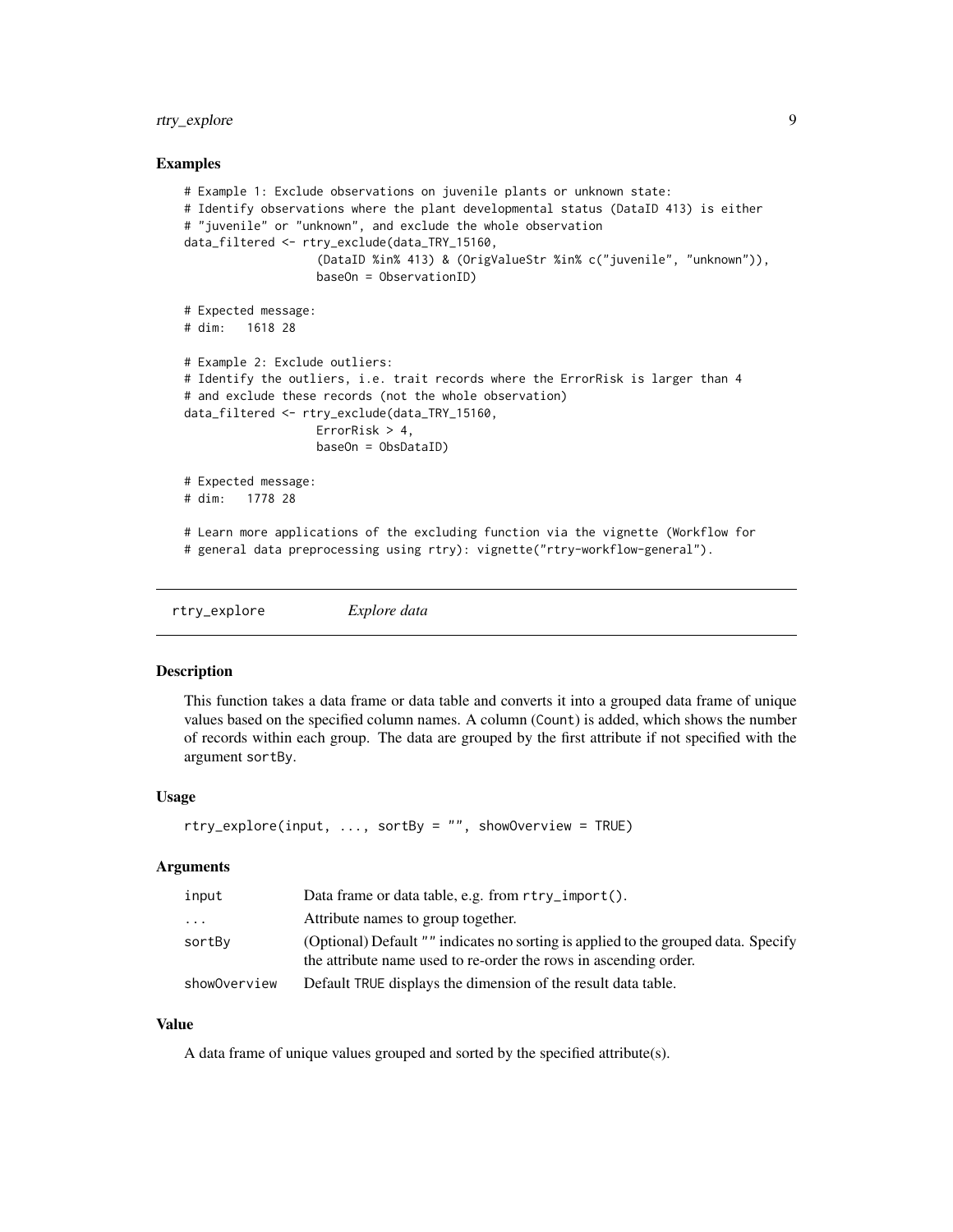# References

This function makes use of the [group\\_by](#page-0-0), [summarise](#page-0-0) and [arrange](#page-0-0) functions within the dplyr package.

# Examples

```
# Explore the unique values in the provided sample data (data_TRY_15160)
# based on the attributes AccSpeciesID, AccSpeciesName, TraitID, TraitName, DataID
# and DataName, sorted by TraitID
data_explore <- rtry_explore(data_TRY_15160,
                 AccSpeciesID, AccSpeciesName, TraitID, TraitName, DataID, DataName,
                  sortBy = TraitID)
# Expected message:
# dim: 235 7
# Learn more applications of the explore function via the vignette (Workflow for
# general data preprocessing using rtry): vignette("rtry-workflow-general").
```
rtry\_export *Export preprocessed data*

#### Description

This function exports the preprocessed data as comma separated values to a .csv file. If the specified output directory does not exist, it will be created.

#### Usage

```
rtry_export(data, output, quote = TRUE, encoding = "UTF-8")
```
# Arguments

| data     | The data to be saved.                                                      |
|----------|----------------------------------------------------------------------------|
| output   | Output path.                                                               |
| quote    | Default TRUE inserts double quotes around any character or factor columns. |
| encoding | Default "UTF-8". File encoding.                                            |

# Value

No return value, called for exporting a .csv file.

#### References

This function makes use of the [write.csv](#page-0-0) function within the utils package.

<span id="page-9-0"></span>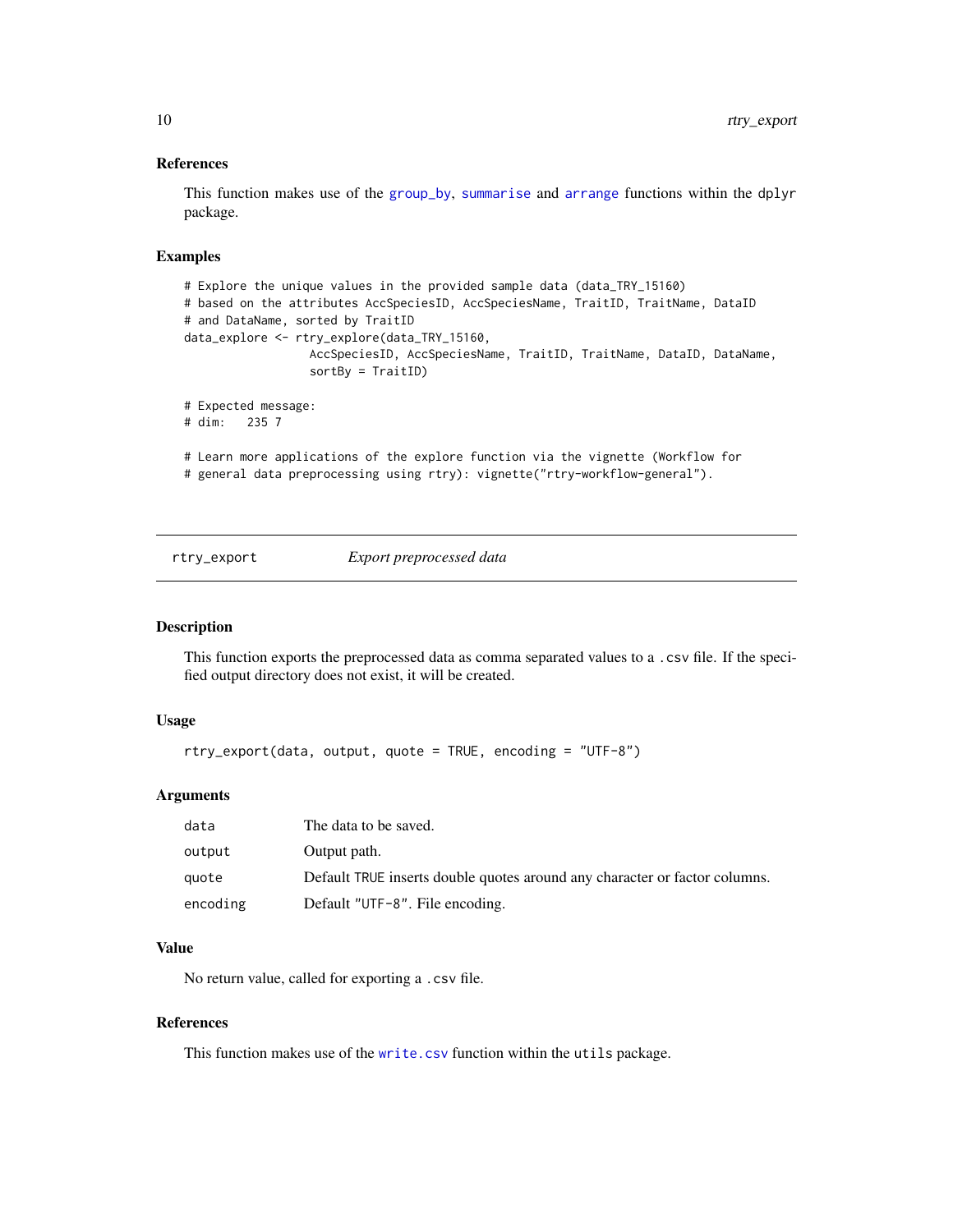# <span id="page-10-0"></span>rtry\_geocoding 11

#### Examples

```
# Export the preprocessed data to a specific location
rtry_export(data_TRY_15160, file.path(tempdir(), "TRYdata_unprocessed.csv"))
# Expected message:
```
# File saved at: C:\Users\user\AppData\Local\Temp\Rtmp4wJAvQ/TRYdata\_unprocessed.csv

<span id="page-10-1"></span>rtry\_geocoding *Perform geocoding*

#### Description

This function uses [Nominatim,](https://wiki.openstreetmap.org/wiki/Nominatim) a search engine for OpenStreetMap (OSM) data, to perform geocoding, i.e. converting an address into coordinates (latitudes, longitudes). The data provided by OSM is free to use for any purpose, including commercial use, and is governed by the distribution license [ODbL.](https://wiki.osmfoundation.org/wiki/Licence)

# Usage

```
rtry_geocoding(address, email)
```
### Arguments

| address | String of an address.       |
|---------|-----------------------------|
| email   | String of an email address. |

#### Value

A data frame that contains latitudes (lat) and longitudes (lon) in WGS84 projection.

# See Also

[rtry\\_revgeocoding](#page-17-1)

```
# Convert the address of MPI-BGC ("Hans-Knoell-Strasse 10, 07745 Jena, Germany")
# into coordinates in latitudes and longitudes
# Note: Please change to your own email address when executing this function
rtry_geocoding("Hans-Knoell-Strasse 10, 07745 Jena, Germany",
  email = "john.doe@example.com")
# Expected message:
# lat lon
# 1 50.91011 11.56682
```

```
# Learn to perform geocoding to a list of locations via the vignette (Workflow for
# geocoding using rtry): vignette("rtry-workflow-geocoding").
```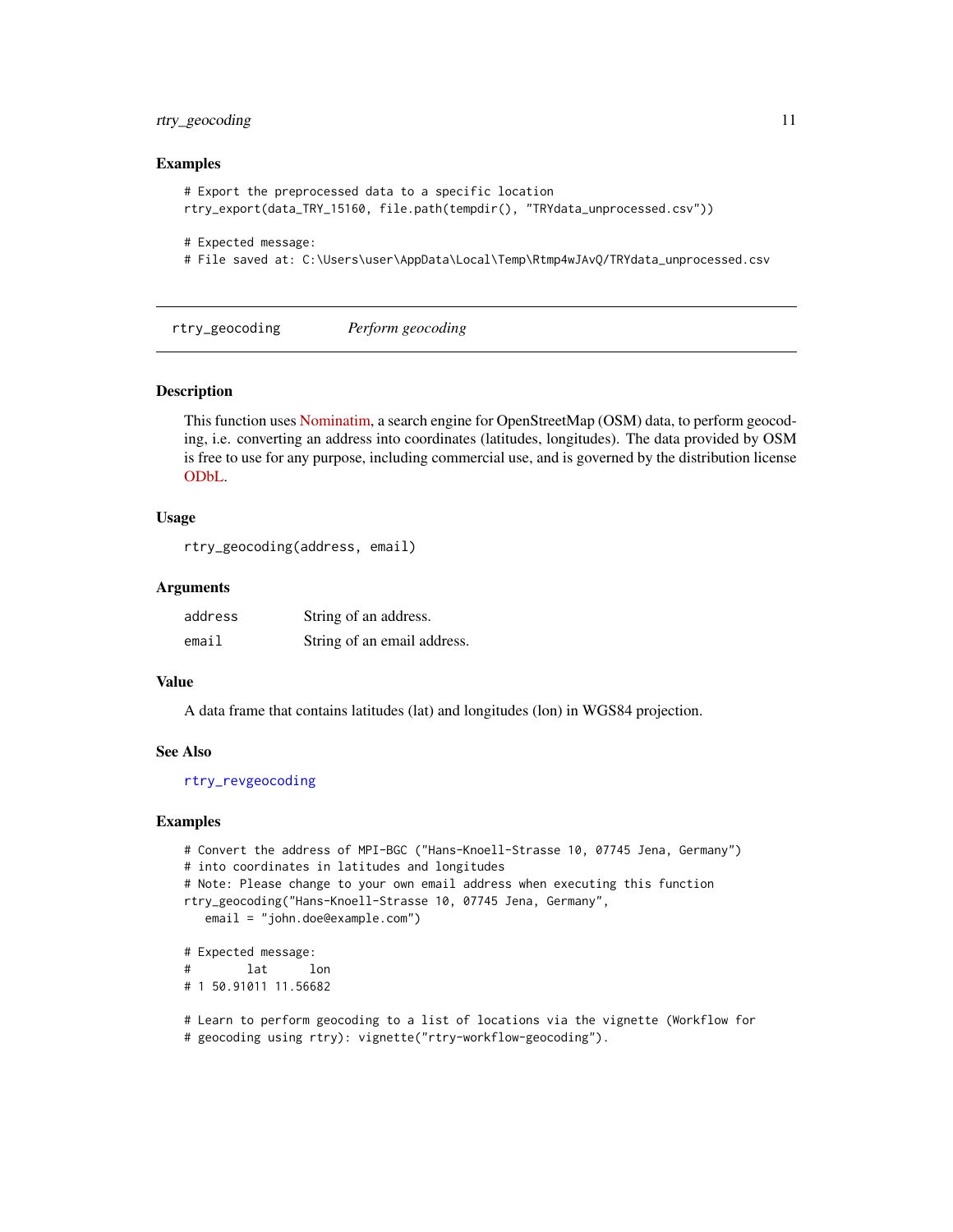<span id="page-11-0"></span>rtry\_import *Import data*

# Description

This function imports a data file as a data.table for further processing. The default arguments are set to import tabulartor delimited data files in text format (.txt) exported from the TRY database. It can also be used to import other file formats, such as .csv files with comma separated values.

### Usage

```
rtry_import(
  input,
  separator = "\t t",encoding = "Latin-1",
  quote = ",
  showOverview = TRUE
\lambda
```
#### Arguments

| Path to the data file.                                                                                                  |
|-------------------------------------------------------------------------------------------------------------------------|
| Default " $\mathcal{U}$ " for the TRY data output. Data separator.                                                      |
| Default "Latin-1". File encoding.                                                                                       |
| Default "" reads the fields as is. If the fields in the data file are by a double<br>quote, use " $\Upsilon$ " instead. |
| Default TRUE displays the input path, the dimension and the column names of<br>the imported data.                       |
|                                                                                                                         |

# Value

A data.table.

#### References

This function makes use of the [fread](#page-0-0) function within the data.table package.

```
# Example 1: Import data exported from the TRY database
# Specify file path to the raw data provided within the rtry package
input_path <- system.file("testdata", "data_TRY_15160.txt", package = "rtry")
# For own data and Windows users the path might rather look similar to this:
# input_path <- "C:/Users/User/Desktop/data_TRY_15160.txt"
```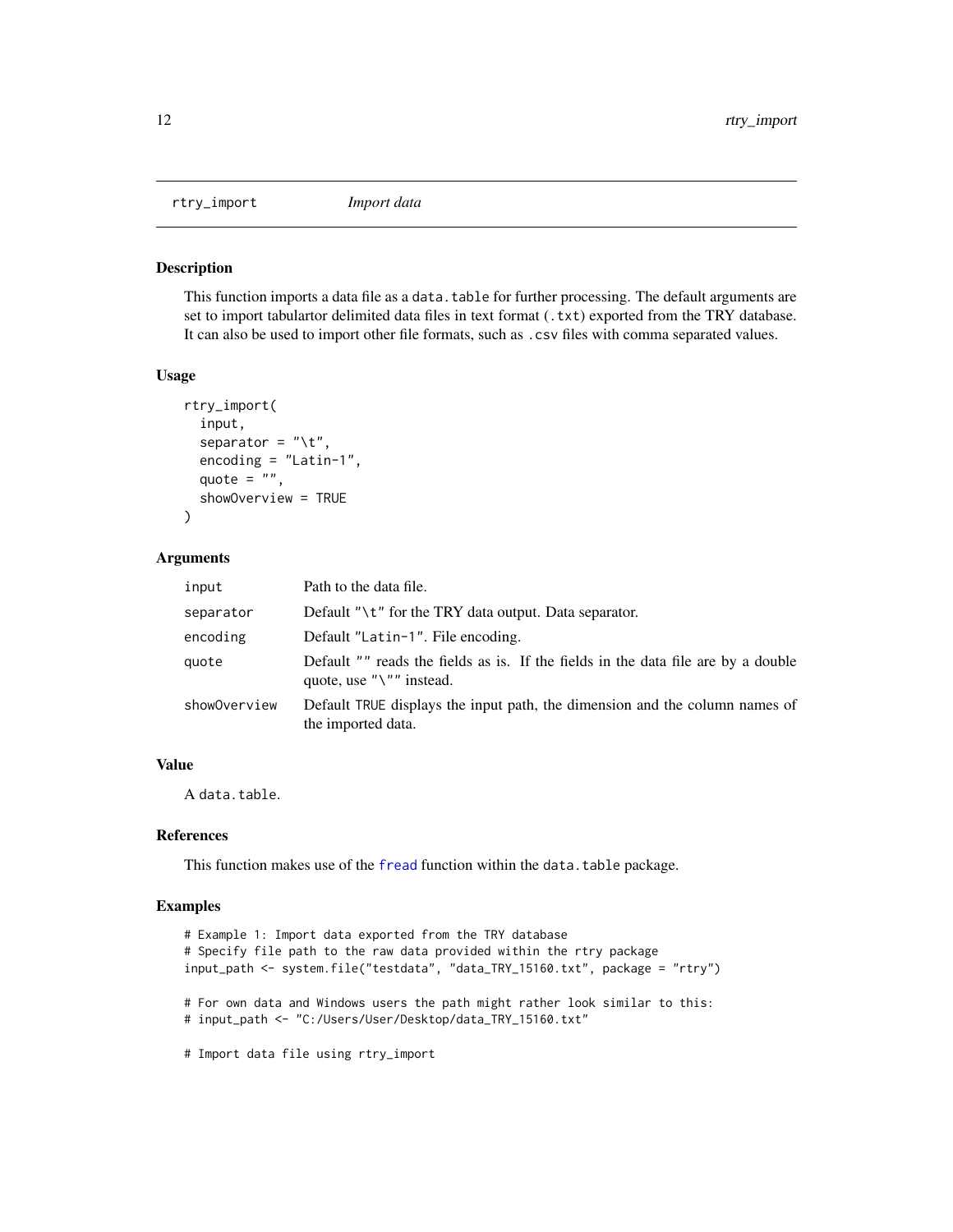```
input <- rtry_import(input_path)
# Explicit notation:
# input <- rtry_import(input_path, separator = "\t", encoding = "Latin-1",
# quote = "", showOverview = TRUE)
# Expected message:
# input: ~/R/R-4.0.3/library/rtry/testdata/data_TRY_15160.txt
# dim: 1782 28
# col: LastName FirstName DatasetID Dataset SpeciesName AccSpeciesID AccSpeciesName
# ObservationID ObsDataID TraitID TraitName DataID DataName OriglName
# OrigValueStr OrigUnitStr ValueKindName OrigUncertaintyStr UncertaintyName
# Replicates StdValue UnitName RelUncertaintyPercent OrigObsDataID ErrorRisk
# Reference Comment V28
# Example 2: Import CSV file
# Specify file path to the raw data provided within the rtry package
input_path <- system.file("testdata", "data_locations.csv", package = "rtry")
# Import data file using rtry_import
input <- rtry_import(input_path, separator = ",", encoding = "UTF-8",
          quote = "\}'", showOverview = TRUE)
# Expected message:
# input: ~/R/R-4.0.3/library/rtry/testdata/data_locations.csv
# dim: 20 3
# col: Country code Country Location
```
<span id="page-12-1"></span>rtry\_join\_left *Left join for two data frames*

#### **Description**

This function merges two data frames or data tables based on a specified common column and returns all records from the left data frame (x) together with the matched records from the right data frame (y), while discards all the records in the right data frame that does not exist in the left data frame. In other words, this function performs a left join on the two provided data frames or data tables.

#### Usage

```
rtry_join_left(x, y, baseOn, showOverview = TRUE)
```
# Arguments

| A data frame or data table to be coerced and will be considered as the data on<br>the left.  |
|----------------------------------------------------------------------------------------------|
| A data frame or data table to be coerced and will be considered as the data on<br>the right. |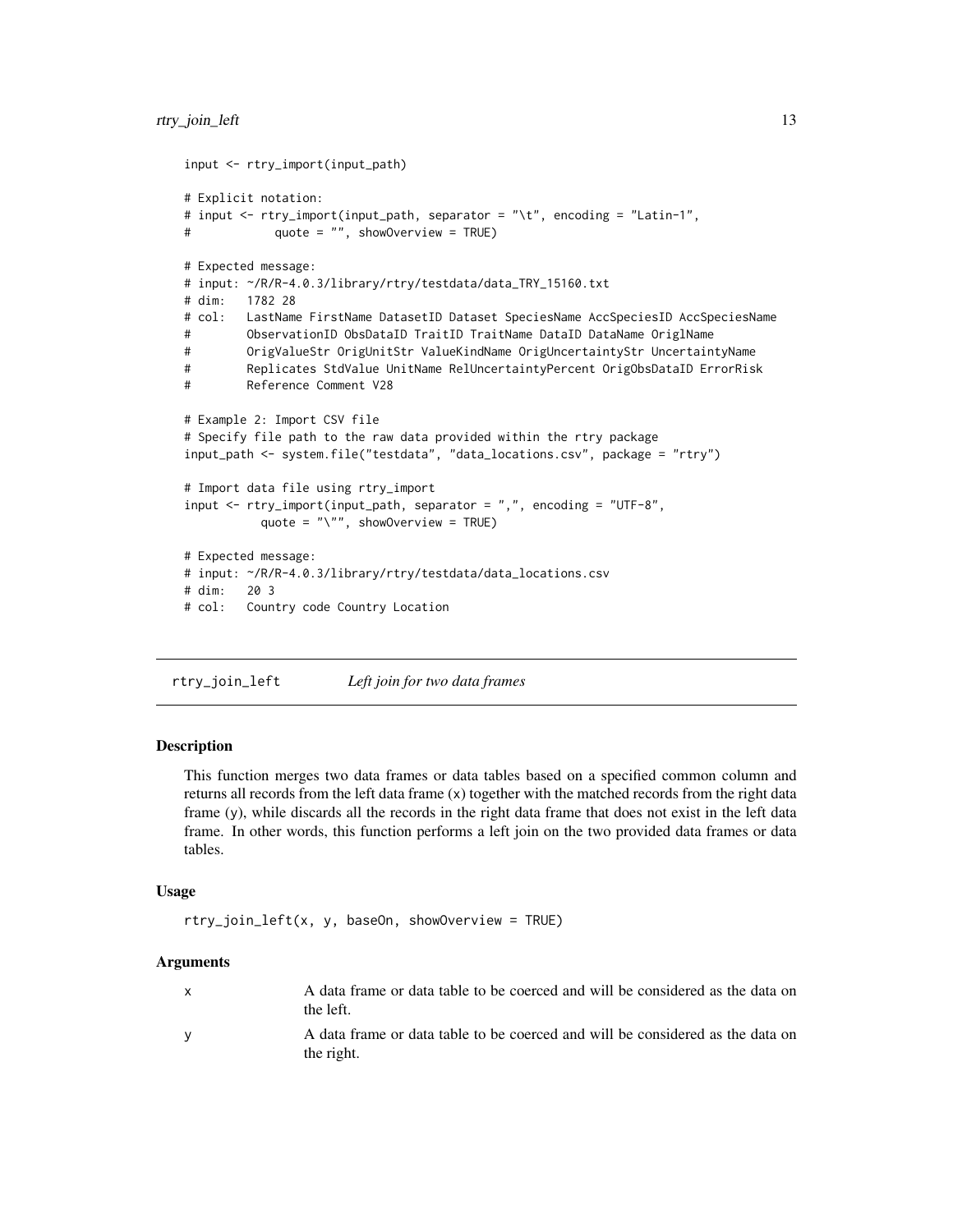<span id="page-13-0"></span>

| base0n       | The common column used for merging.                                      |
|--------------|--------------------------------------------------------------------------|
| showOverview | Default TRUE displays the dimension and column names of the merged data. |

#### Value

An object of the same type of the input data. The merged data is by default lexicographically sorted on the common column. The columns are the common column followed by the remaining columns in x and then those in y.

# References

This function makes use of the [merge](#page-0-0) function within the base package.

# See Also

[rtry\\_join\\_outer](#page-13-1), [rtry\\_bind\\_col](#page-5-1), [rtry\\_bind\\_row](#page-6-1)

#### Examples

# Assume a user has obtained two unique data tables, one with the ancillary data # Longitude and one with Latitude (e.g. using rtry\_select\_anc()), and would like to # add a column Latitude to the data table with Longitude based on the common # identifier ObservationID lon <- rtry\_select\_anc(data\_TRY\_15160, 60) lat <- rtry\_select\_anc(data\_TRY\_15160, 59) georef <- rtry\_join\_left(lon, lat, baseOn = ObservationID) # Expected messages: # dim: 97 2 # col: ObservationID Longitude # # dim: 98 2 # col: ObservationID Latitude # # dim: 97 3 # col: ObservationID Longitude Latitude

<span id="page-13-1"></span>rtry\_join\_outer *Outer join for two data frames*

# Description

This function merges two data frames or data tables based on a specified common column and returns all rows from both data, join records from the left (x) which have matching keys in the right data frame (y). In order words, this functions performs an outer join on the two provided data frames, i.e. the join table will contain all records from both data frames or data tables.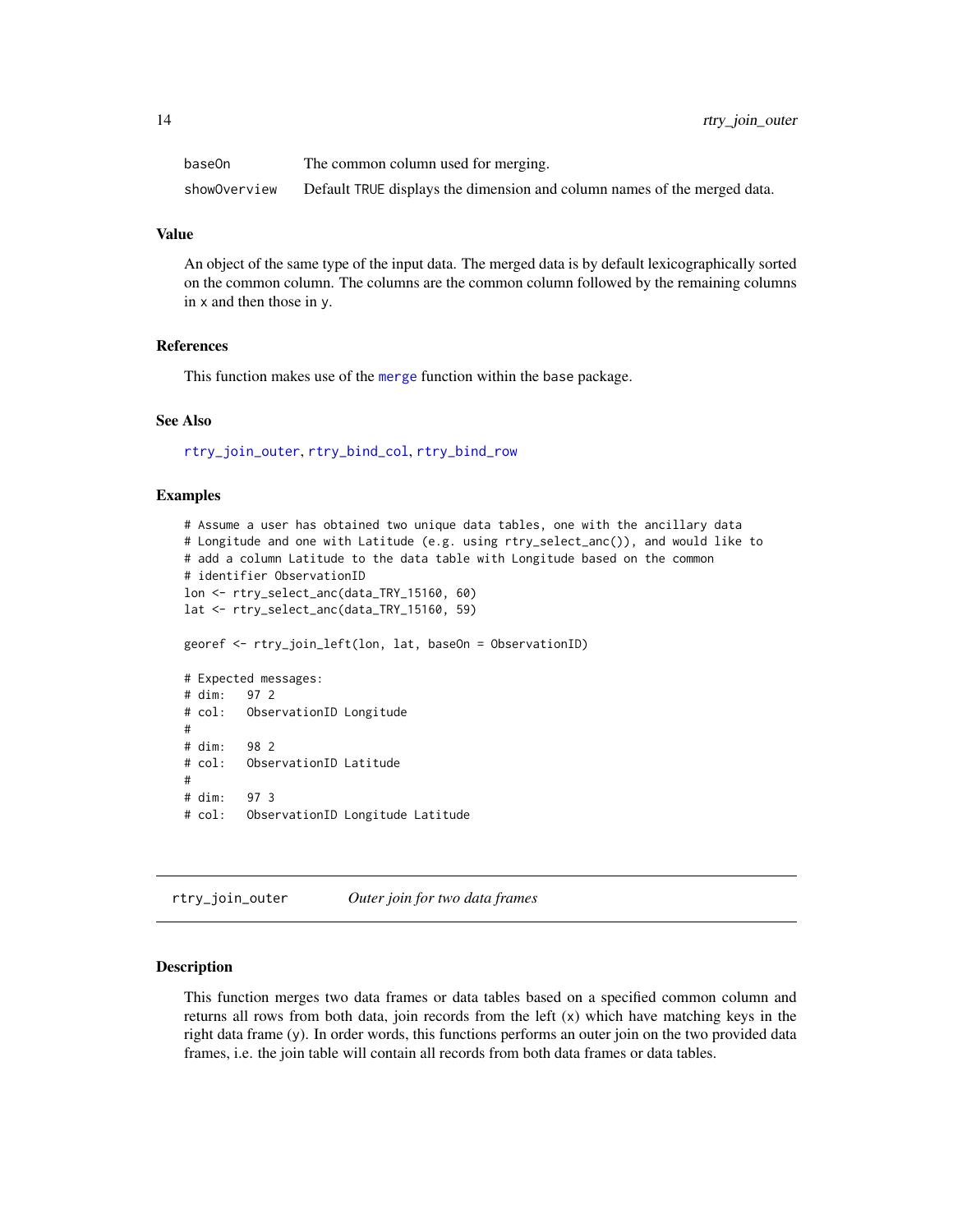# <span id="page-14-0"></span>rtry\_join\_outer 15

#### Usage

```
rtry_join_outer(x, y, baseOn, showOverview = TRUE)
```
### Arguments

| $\mathsf{x}$ | A data frame or data table to be coerced and will be considered as the data on<br>the left.  |
|--------------|----------------------------------------------------------------------------------------------|
| У            | A data frame or data table to be coerced and will be considered as the data on<br>the right. |
| base0n       | The common column used for merging.                                                          |
| showOverview | Default TRUE displays the dimension and column names of the merged data.                     |

# Value

An object of the same type of the input data. The merged data is by default lexicographically sorted on the common column. The columns are the common column followed by the remaining columns in x and then those in y.

#### References

This function makes use of the [merge](#page-0-0) function within the base package.

#### See Also

[rtry\\_join\\_left](#page-12-1), [rtry\\_bind\\_col](#page-5-1), [rtry\\_bind\\_row](#page-6-1)

```
# Assume a user has obtained two unique data tables, one with the ancillary data
# Longitude and one with Latitude (e.g. using rtry_select_anc()), and would like to
# merge two data tables into one according to the common identifier ObservationID.
# It does not matter if either Longitude or Latitude data has no record
lon <- rtry_select_anc(data_TRY_15160, 60)
lat <- rtry_select_anc(data_TRY_15160, 59)
georef <- rtry_join_outer(lon, lat, baseOn = ObservationID)
# Expected messages:
# dim: 97 2
# col: ObservationID Longitude
#
# dim: 98 2
# col: ObservationID Latitude
#
# dim: 98 3
```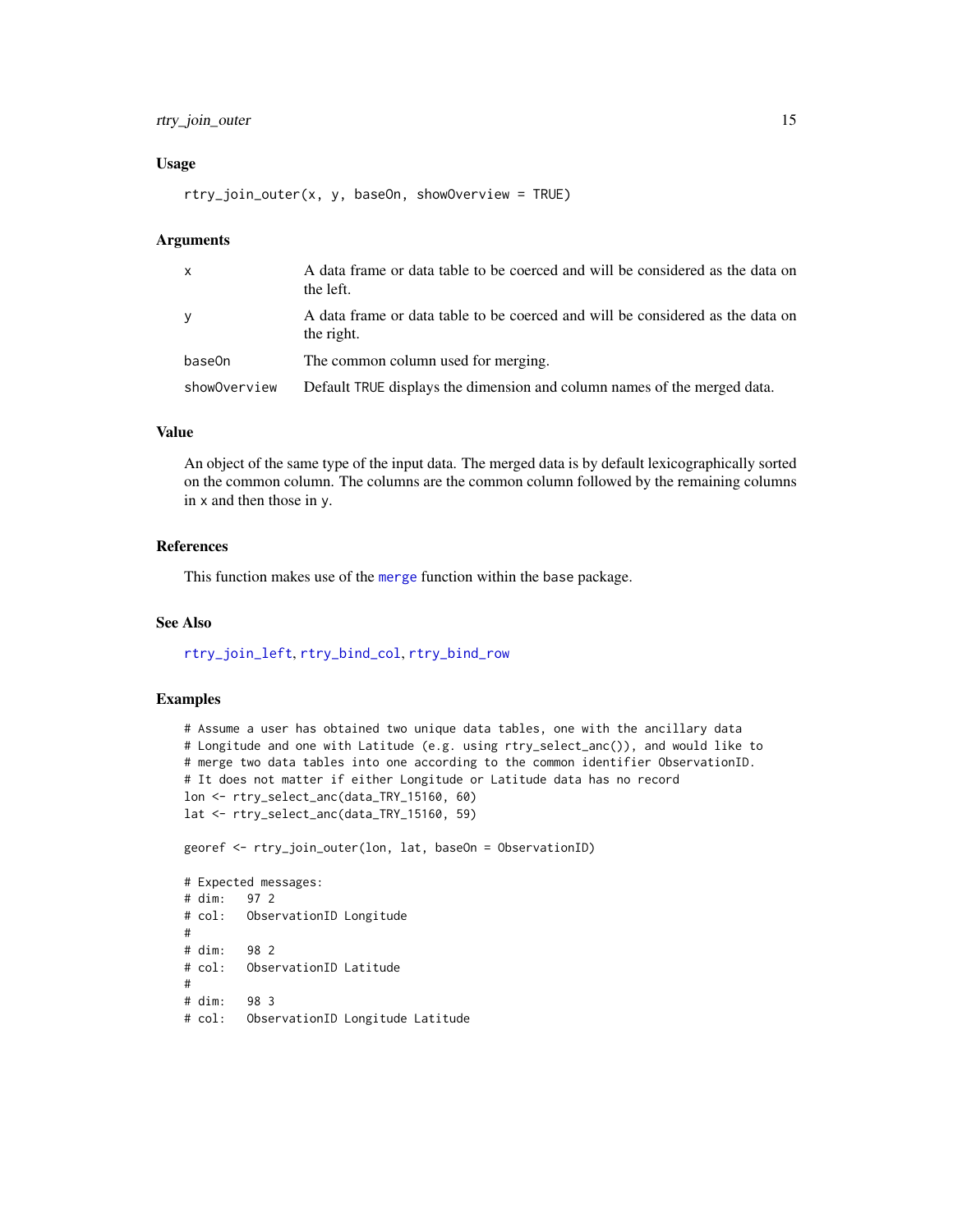<span id="page-15-1"></span><span id="page-15-0"></span>rtry\_remove\_col *Remove columns*

#### Description

This function removes specified columns from the imported data for further processing.

# Usage

rtry\_remove\_col(input, ..., showOverview = TRUE)

# Arguments

| input                   | Input data frame or data table.                                                                                                   |
|-------------------------|-----------------------------------------------------------------------------------------------------------------------------------|
| $\cdot$ $\cdot$ $\cdot$ | Names of columns to be removed separated by commas. The operator : can be<br>used for selecting a range of consecutive variables. |
| showOverview            | Default TRUE displays the dimension of the remaining data.                                                                        |

# Value

An object of the same type as the input data.

# References

This function makes use of the [select](#page-0-0) function within the dplyr package.

# See Also

[rtry\\_select\\_col](#page-19-1)

```
# Remove certain columns from the provided sample data (data_TRY_15160)
data_rm_col <- rtry_remove_col(data_TRY_15160,
                 LastName, FirstName, DatasetID, Dataset, SpeciesName,
                 OrigUncertaintyStr, UncertaintyName, Replicates,
                 RelUncertaintyPercent, Reference, V28)
# Expected message:
# dim: 1782 17
```

```
# col: AccSpeciesID AccSpeciesName ObservationID ObsDataID TraitID TraitName
```
- # DataID DataName OriglName OrigValueStr OrigUnitStr ValueKindName
- # StdValue UnitName OrigObsDataID ErrorRisk Comment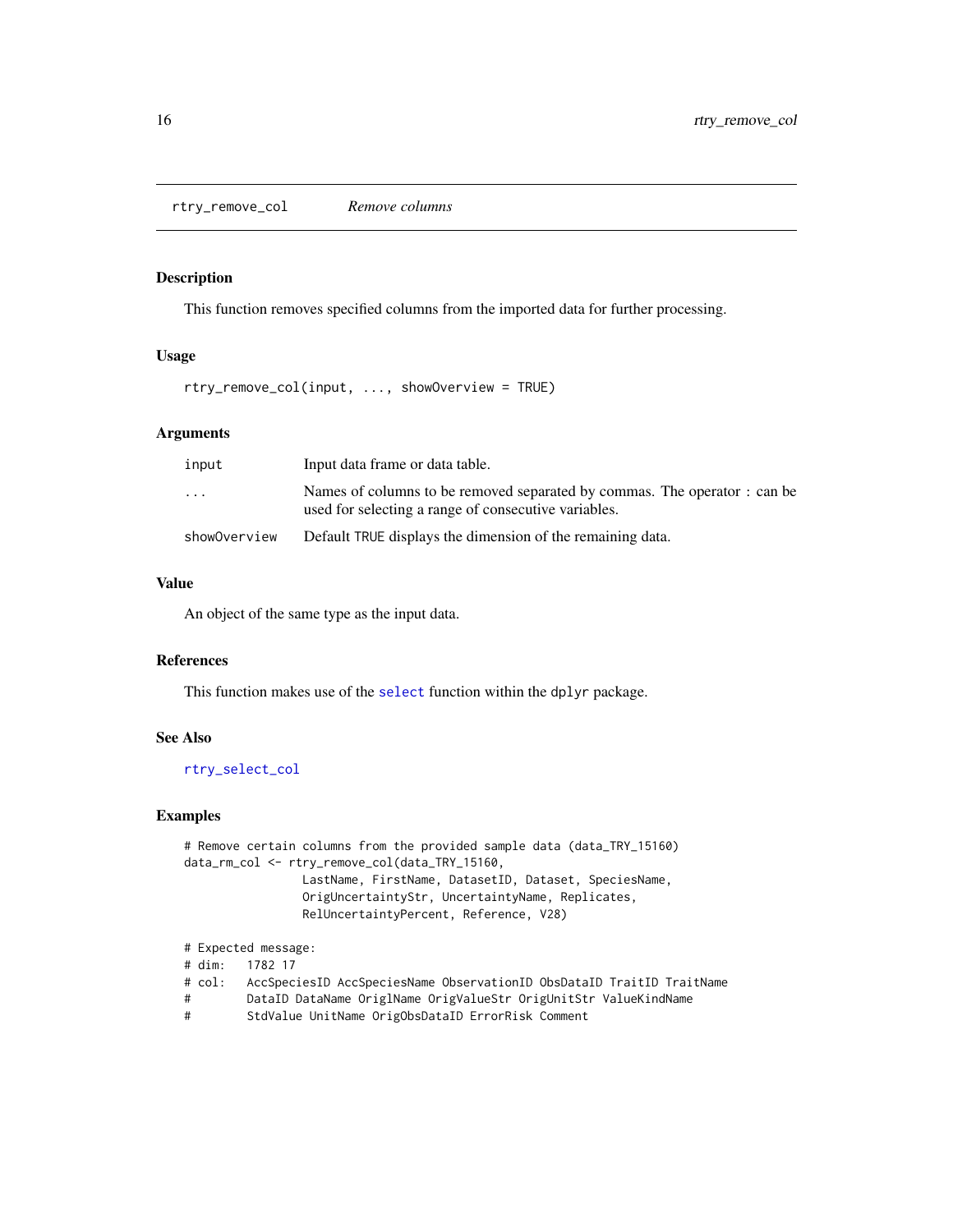#### <span id="page-16-1"></span><span id="page-16-0"></span>Description

This function removes the duplicates from the input data using the duplicate identifier OrigObsDataID provided within the TRY data. Once the function is called and executed, the number of duplicates removed will be displayed on the console as reference.

#### Usage

rtry\_remove\_dup(input, showOverview = TRUE)

#### Arguments

| input        | Input data frame or data table.                                                         |
|--------------|-----------------------------------------------------------------------------------------|
| showOverview | Default TRUE displays the the dimension of the data after removing the dupli-<br>cates. |

#### Value

An object of the same type as the input data after removing the duplicates.

#### Note

This function depends on the duplicate identifier OrigObsDataID listed in the data exported from the TRY database, therefore, if the column OrigObsDataID has been removed, this function will not work. Also, if the original value of an indicated duplicate is a restricted value, which has not been requested from the TRY database (if only public data were requested), the duplicate will be removed and this may result in data loss.

#### References

This function makes use of the [subset](#page-0-0) function within the base package.

```
# Remove the duplicates within the provided sample data (data_TRY_15160)
data_rm_dup <- rtry_remove_dup(data_TRY_15160)
```

```
# Expected message:
# 45 duplicates removed.
# dim: 1737 28
```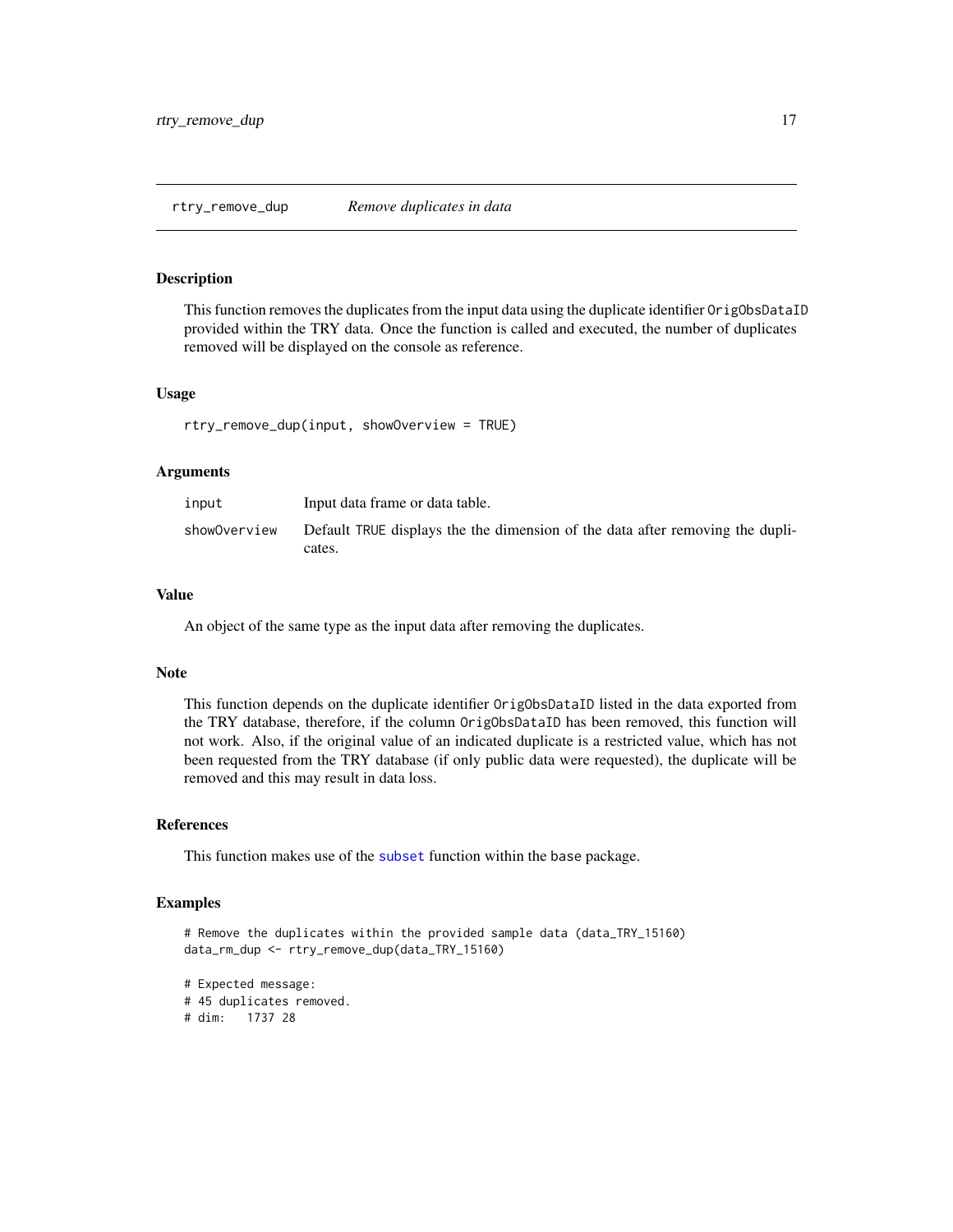<span id="page-17-1"></span><span id="page-17-0"></span>rtry\_revgeocoding *Perform reverse geocoding*

# Description

This function uses [Nominatim,](https://wiki.openstreetmap.org/wiki/Nominatim) a search engine for OpenStreetMap data, to perform reverse geocoding, i.e. converting coordinates (latitudes, longitudes) into an address. The data provided by OSM is free to use for any purpose, including commercial use, and is governed by the distribution license [ODbL.](https://wiki.osmfoundation.org/wiki/Licence)

#### Usage

rtry\_revgeocoding(lat\_lon, email)

#### Arguments

| $lat\_lon$ | A data frame containing latitude and longitude in WGS84 projection. |
|------------|---------------------------------------------------------------------|
| email      | String of an email address.                                         |

#### Value

A data frame that contains address.

# See Also

[rtry\\_geocoding](#page-10-1)

```
# Convert the coordinates of MPI-BGC (50.91012, 11.56674) into an address
# Note: Please change to your own email address when executing this function
rtry_revgeocoding(data.frame(50.91012, 11.56674),
 email = "john.doe@example.com")
# Expected message:
# full_address town city country country_code
# 1 Jena, Thuringia, Germany NA Jena Germany de
# Learn to perform reverse geocoding to a list of coordinates via the vignette
# (Workflow for geocoding using rtry): vignette("rtry-workflow-geocoding").
```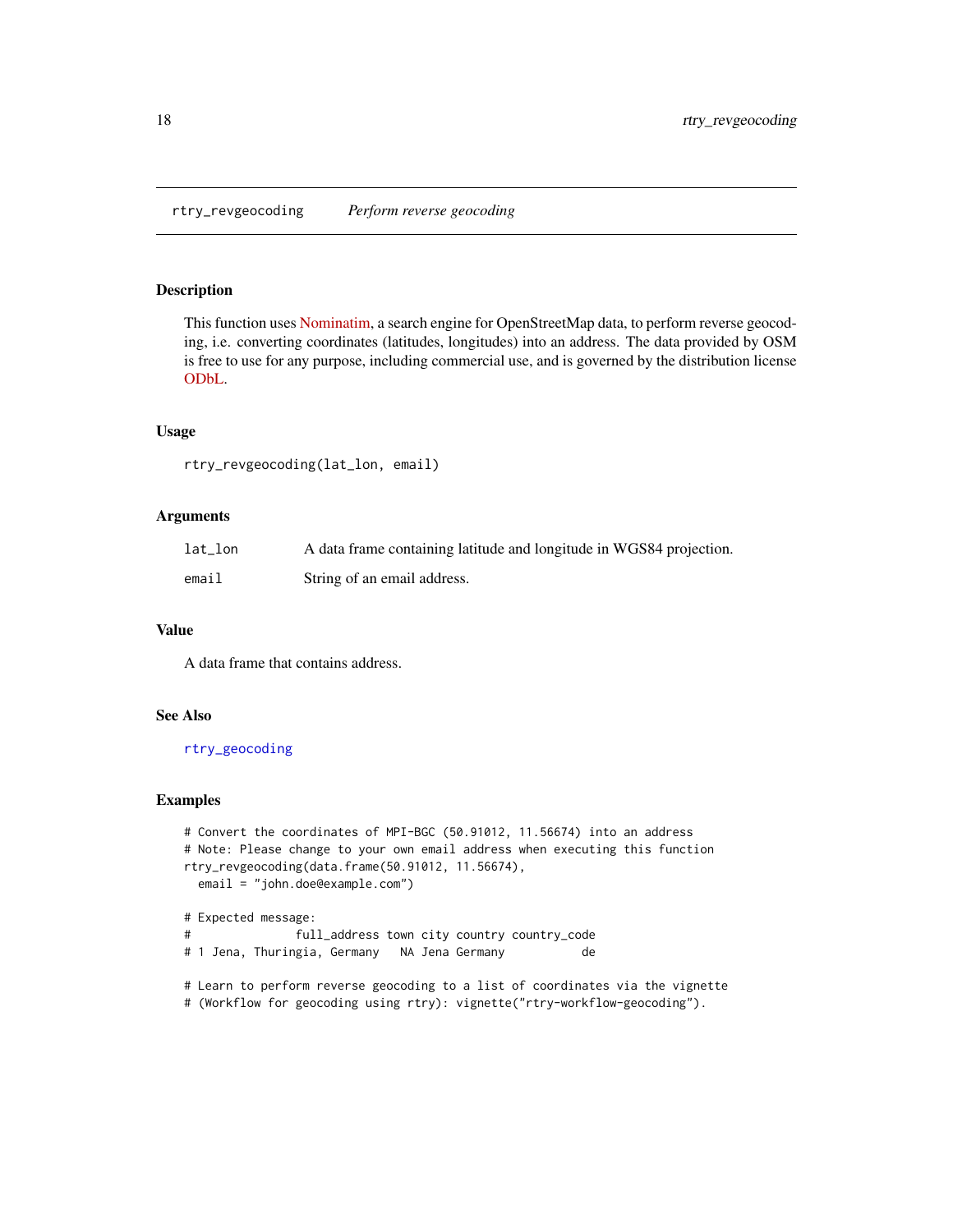<span id="page-18-1"></span><span id="page-18-0"></span>rtry\_select\_anc *Select ancillary data in wide table format*

#### Description

This function selects one specified ancillary data together with the ObservationID from the imported data and transforms it into a wide table format for further processing. It works for only one ancillary data in DataID at a time.

# Usage

rtry\_select\_anc(input, id, showOverview = TRUE)

# Arguments

| input        | Input data frame or data table.                                            |
|--------------|----------------------------------------------------------------------------|
| id           | The ID of the ancillary data (DataID in the TRY data) to be selected.      |
| showOverview | Default TRUE displays the dimension and column names of the selected data. |

# Value

An object of the same type as the input data.

# References

This function makes use of the [subset](#page-0-0) and [distinct](#page-0-0) functions within the base and dplyr packages respectively. It also uses the functions [rtry\\_select\\_col](#page-19-1) and [rtry\\_remove\\_col](#page-15-1).

# Examples

```
# Obtain a list of ObservationID and the corresponding ancillary data of interest
# using the specified DataID (e.g. DataID 59 for latitude) from the provided sample
# data (e.g. data_TRY_15160)
lat <- rtry_select_anc(data_TRY_15160, 59)
# Expected message:
```
# dim: 98 2 # col: ObservationID Latitude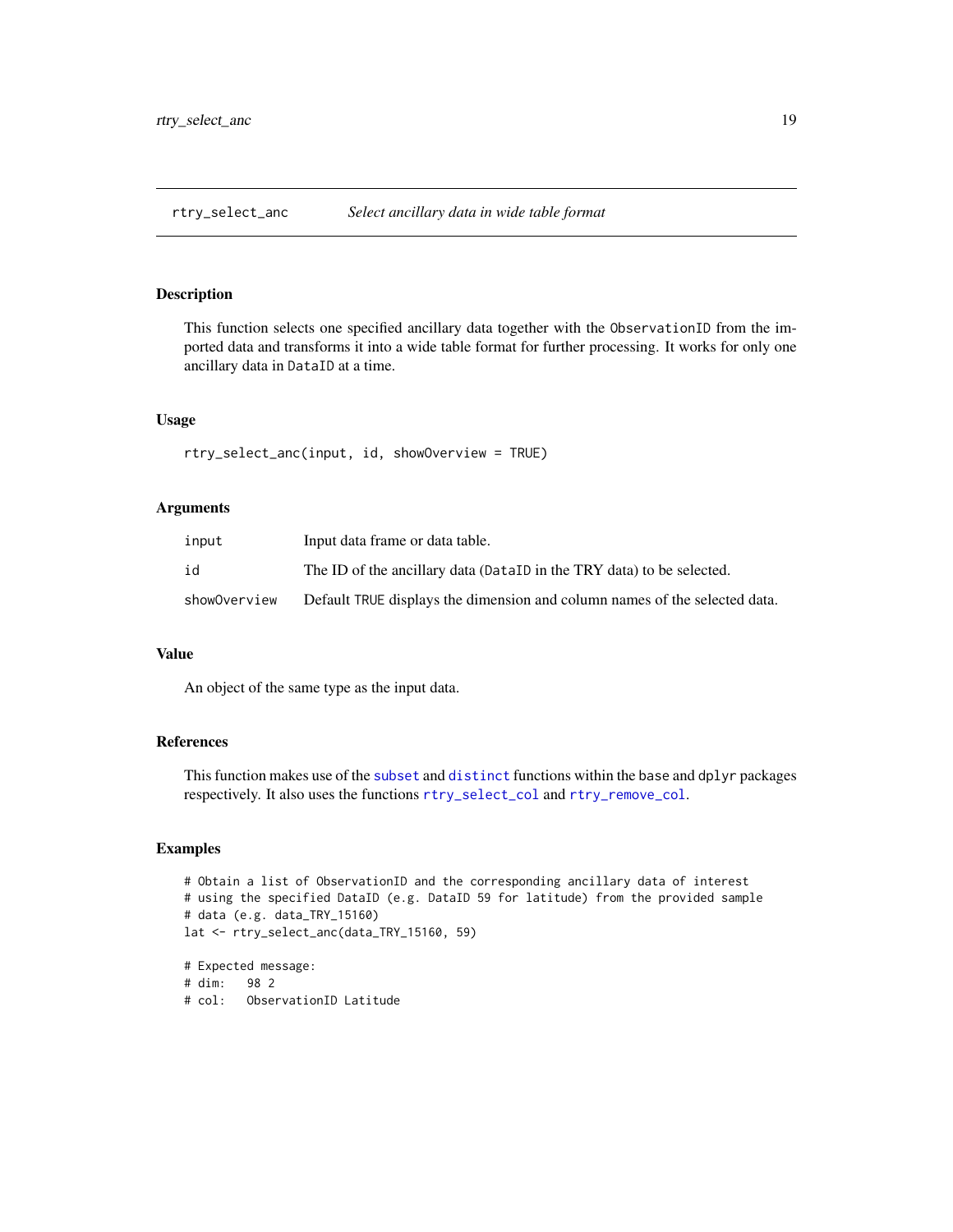<span id="page-19-1"></span><span id="page-19-0"></span>rtry\_select\_col *Select columns*

#### Description

This function selects the specified columns from the input data.

# Usage

rtry\_select\_col(input, ..., showOverview = TRUE)

# Arguments

| input                   | Input data frame or data table.                                               |
|-------------------------|-------------------------------------------------------------------------------|
| $\cdot$ $\cdot$ $\cdot$ | Column names to be selected.                                                  |
| showOverview            | Default TRUE displays the dimension and column names of the selected columns. |

# Value

An object of the same type as the input data.

#### References

This function makes use of the [select](#page-0-0) function within the dplyr package.

# See Also

[rtry\\_remove\\_col](#page-15-1)

### Examples

```
# Select certain columns from the provided sample data (data_TRY_15160)
data_selected <- rtry_select_col(data_TRY_15160,
                   ObsDataID, ObservationID, AccSpeciesID, AccSpeciesName,
                   ValueKindName, TraitID, TraitName, DataID, DataName, OriglName,
                  OrigValueStr, OrigUnitStr, StdValue, UnitName, OrigObsDataID,
                  ErrorRisk, Comment)
```

```
# Expected message:
# dim: 1782 17
# col: ObsDataID ObservationID AccSpeciesID AccSpeciesName ValueKindName TraitID
# TraitName DataID DataName OriglName OrigValueStr OrigUnitStr StdValue
```
# UnitName OrigObsDataID ErrorRisk Comment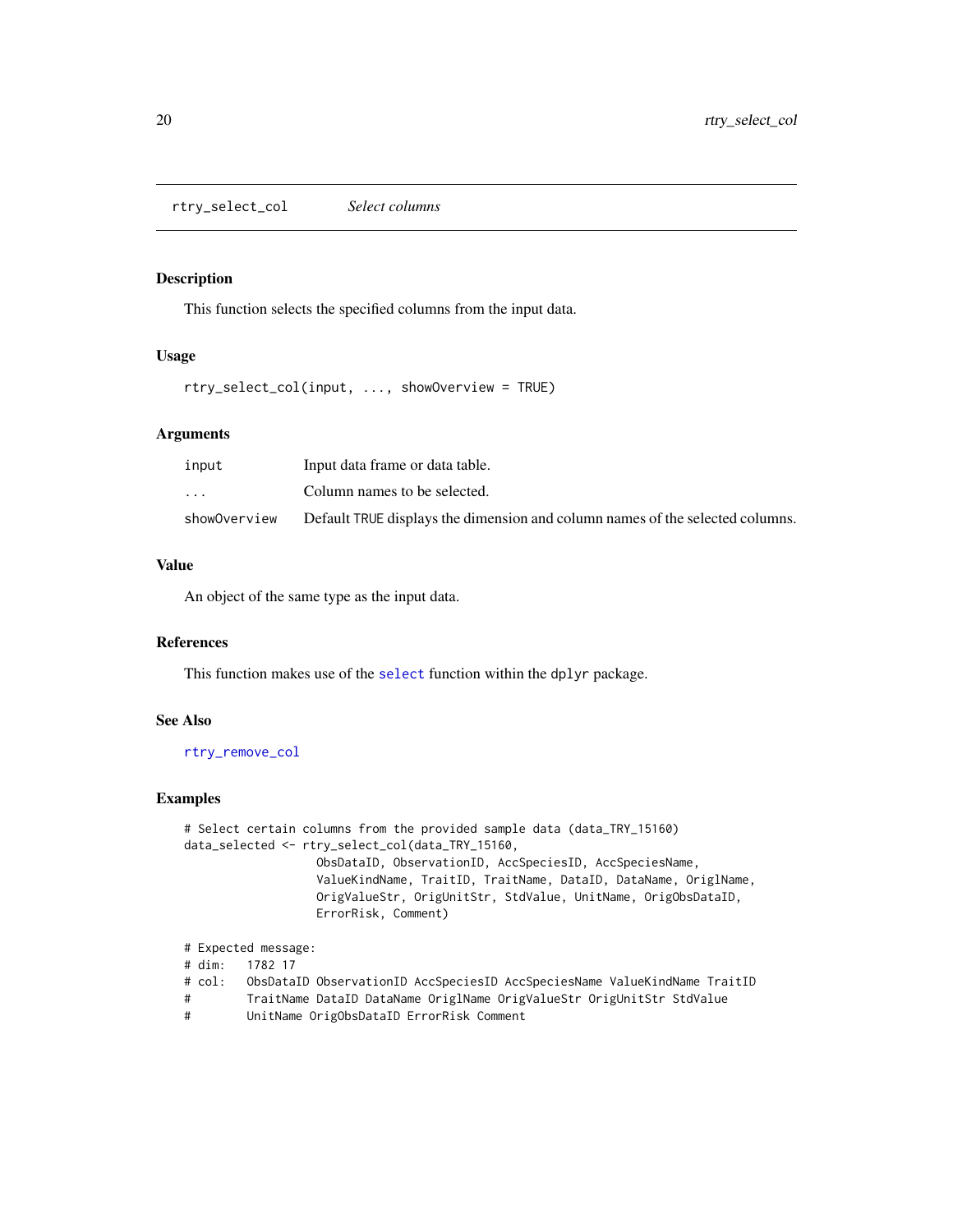# <span id="page-20-1"></span><span id="page-20-0"></span>Description

This function selects rows based on specified criteria and the corresponding ObservationID from the imported data for further processing.

# Usage

```
rtry_select_row(
  input,
  ...,
  getAncillary = FALSE,
  rmDuplicates = FALSE,
  showOverview = TRUE
)
```
# Arguments

| input        | Input data frame or data table.                                                               |
|--------------|-----------------------------------------------------------------------------------------------|
| $\cdots$     | Criteria for row selection.                                                                   |
| getAncillary | Default FALSE, set to TRUE selects all ancillary data based on the row selection<br>criteria. |
| rmDuplicates | Default FALSE, set to TRUE calls the function rtry_remove_dup.                                |
| showOverview | Default TRUE displays the dimension of the data after row selection.                          |

#### Value

An object of the same type as the input data.

# Note

This function by default filters data based on the unique identifier ObservationID listed in the TRY data, therefore, if the column ObservationID has been removed, this function will not work.

# References

This function makes use of the [unique](#page-0-0) and [subset](#page-0-0) functions within the base package. It also uses the function [rtry\\_remove\\_dup](#page-16-1).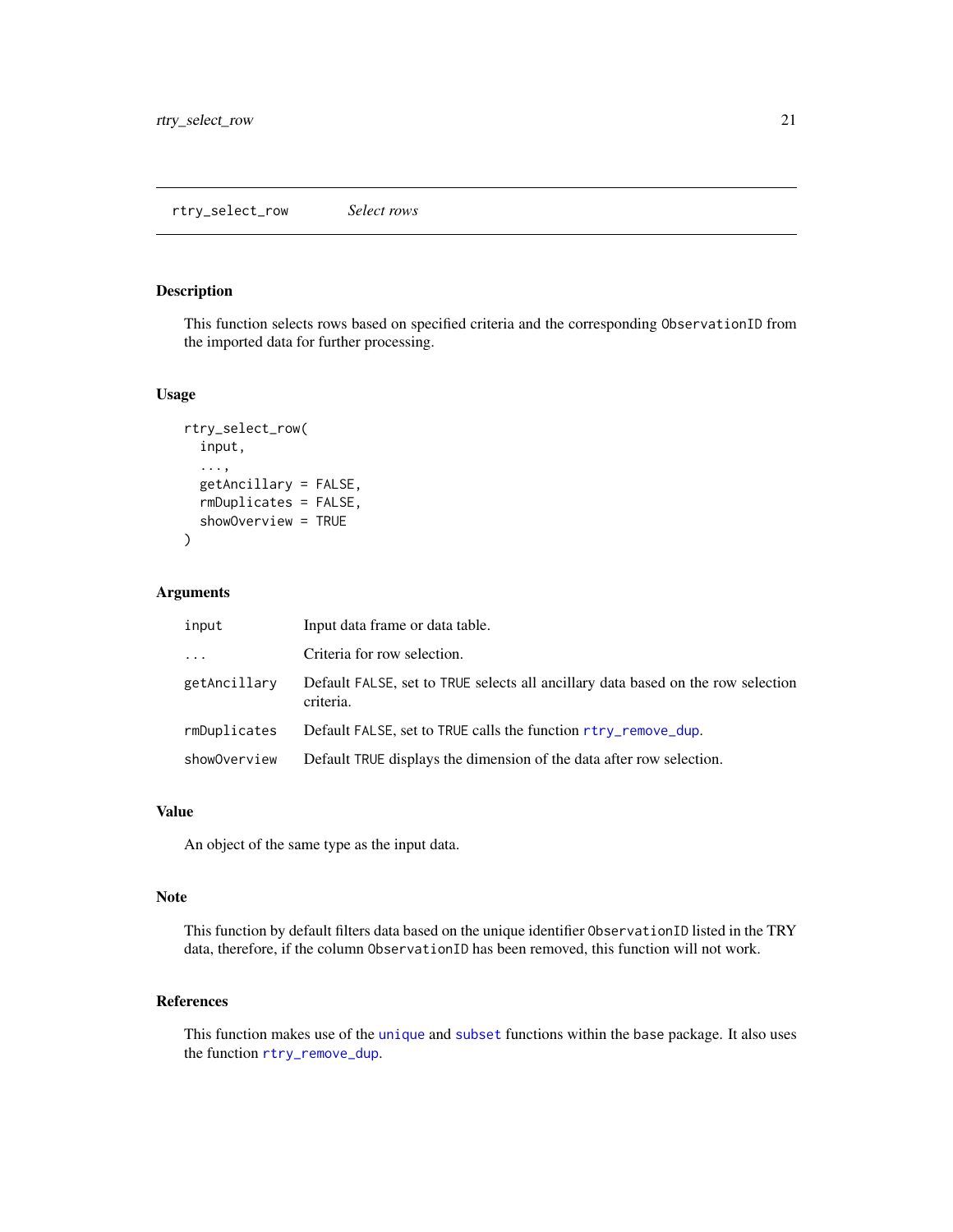# Examples

```
# Within the provided sample data (data_TRY_15160) select the georeferenced traits
# records together with records for Latitude and Longitude (DataID 59 and 60) and
# exclude duplicate trait records
data_selected <- rtry_select_row(data_TRY_15160,
                   (TraitID > 0) | (DataID %in% c(59, 60)),
                   getAncillary = TRUE,
                   rmDuplicates = TRUE)
# Expected message:
# 45 duplicates removed.
# dim: 1737 28
```
rtry\_trans\_wider *Transform data from long to wide table*

# Description

This function transforms the original long table format of the data into a wide table format.

### Usage

```
rtry_trans_wider(
  input,
  names_from = NULL,
  values_from = NULL,
  values_fn = NULL,
  showOverview = TRUE
)
```
#### Arguments

| input        | Input data frame or data table.                                  |
|--------------|------------------------------------------------------------------|
| names_from   | The column(s) from which the output column names to be obtained. |
| values_from  | The column(s) from which the output values to be obtained.       |
| values_fn    | (Optional) Function to be applied to the output values.          |
| showOverview | Default TRUE displays the dimension of the wide table.           |

#### Value

A data frame of the transformed wide table.

#### References

This function makes use of the [pivot\\_wider](#page-0-0) function within the tidyr package.

<span id="page-21-0"></span>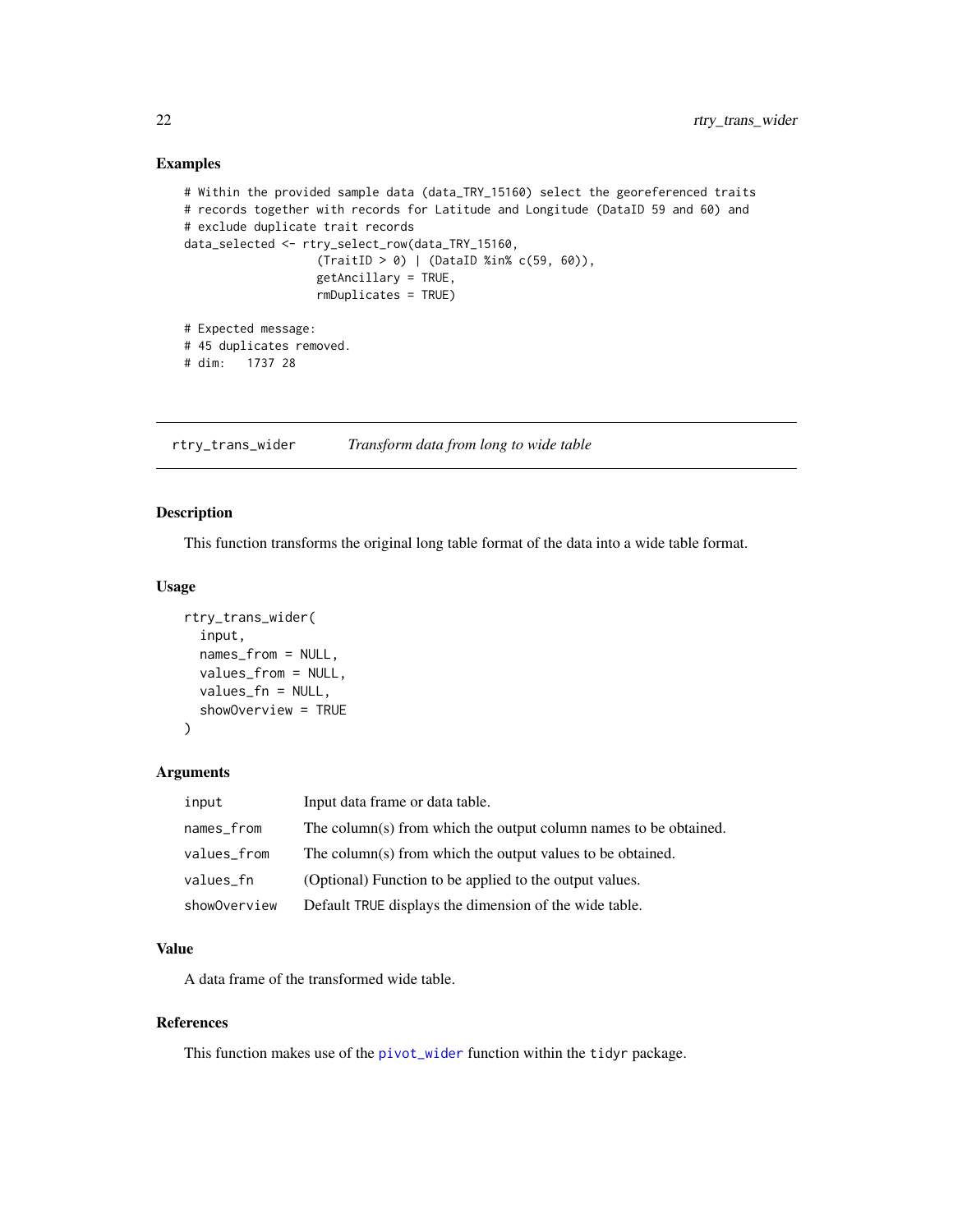<span id="page-22-0"></span>rtry\_trans\_wider 23

#### See Also

```
rtry_select_row, rtry_select_col, rtry_select_anc, rtry_join_left
```

```
# Provide the standardized trait values per observation, together with species names
# and the georeferences of the sampling site (Latitude and Longtude), if availalbe,
# in a wide table format. Several steps are necessary:
# 1. Select only the trait records that have standardized numeric values.
# The complete.cases() is used to ensure the cases are complete, i.e. have no
# missing values.
num_traits <- rtry_select_row(data_TRY_15160,
               complete.cases(TraitID) & complete.cases(StdValue))
# 2. Select the relevant columns for transformation.
num_traits <- rtry_select_col(num_traits,
               ObservationID, AccSpeciesID, AccSpeciesName, TraitID, TraitName,
                StdValue, UnitName)
# 3. Extract the values of georeferences and the corresponding ObservationID.
lat <- rtry_select_anc(data_TRY_15160, 59)
lon <- rtry_select_anc(data_TRY_15160, 60)
# 4. Merge the relevant data frames based on the ObservationID using rtry_join_left().
num_traits_georef <- rtry_join_left(num_traits, lat, baseOn = ObservationID)
num_traits_georef <- rtry_join_left(num_traits_georef, lon, baseOn = ObservationID)
# 5. Perform wide table transformation of TraitID, TraitName and UnitName based on
# ObservationID, AccSpeciesID and AccSpeciesName with cell values from StdValue.
# If several records with StdValue were provided for one trait with the same
# ObservationID, AccSpeciesID and AccSpeciesName, calculate their mean.
num_traits_georef_wider <- rtry_trans_wider(num_traits_georef,
                            names_from = c(TraitID, TraitName, UnitName),
                            values_from = c(StdValue),
                            values_fn = list(StdValue = mean))
# Expected messages:
# dim: 150 28
# dim: 150 7
# col: ObservationID AccSpeciesID AccSpeciesName TraitID TraitName
# StdValue UnitName
#
# dim: 98 2
# col: ObservationID Latitude
#
# dim: 97 2
# col: ObservationID Longitude
#
# dim: 150 8
# col: ObservationID AccSpeciesID AccSpeciesName TraitID TraitName
```

```
# StdValue UnitName Latitude
```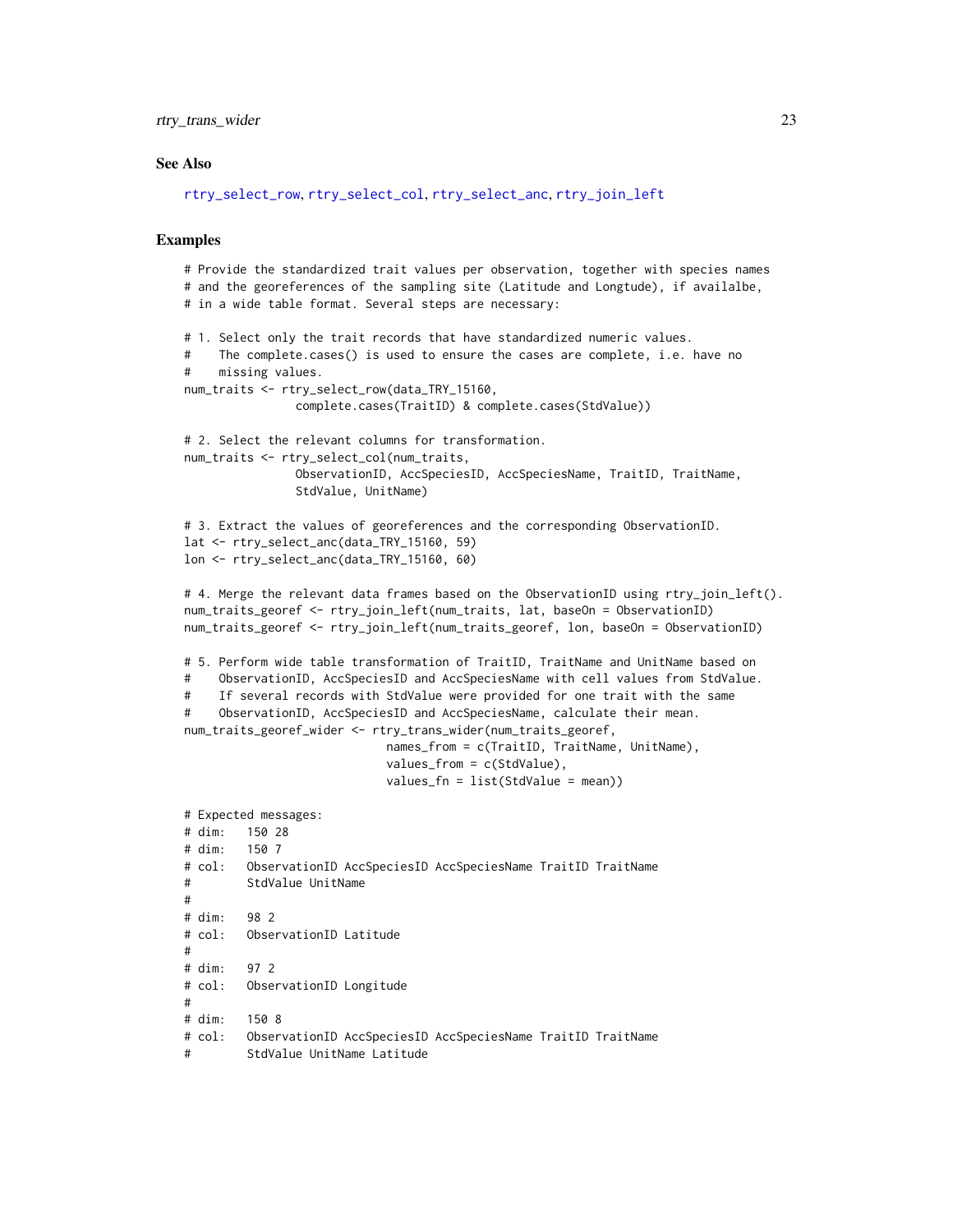# # dim: 150 9 # col: ObservationID AccSpeciesID AccSpeciesName TraitID TraitName StdValue UnitName Latitude Longitude # # dim: 146 7 # Learn more via the vignette (Workflow for general data preprocessing using rtry): # vignette("rtry-workflow-general")